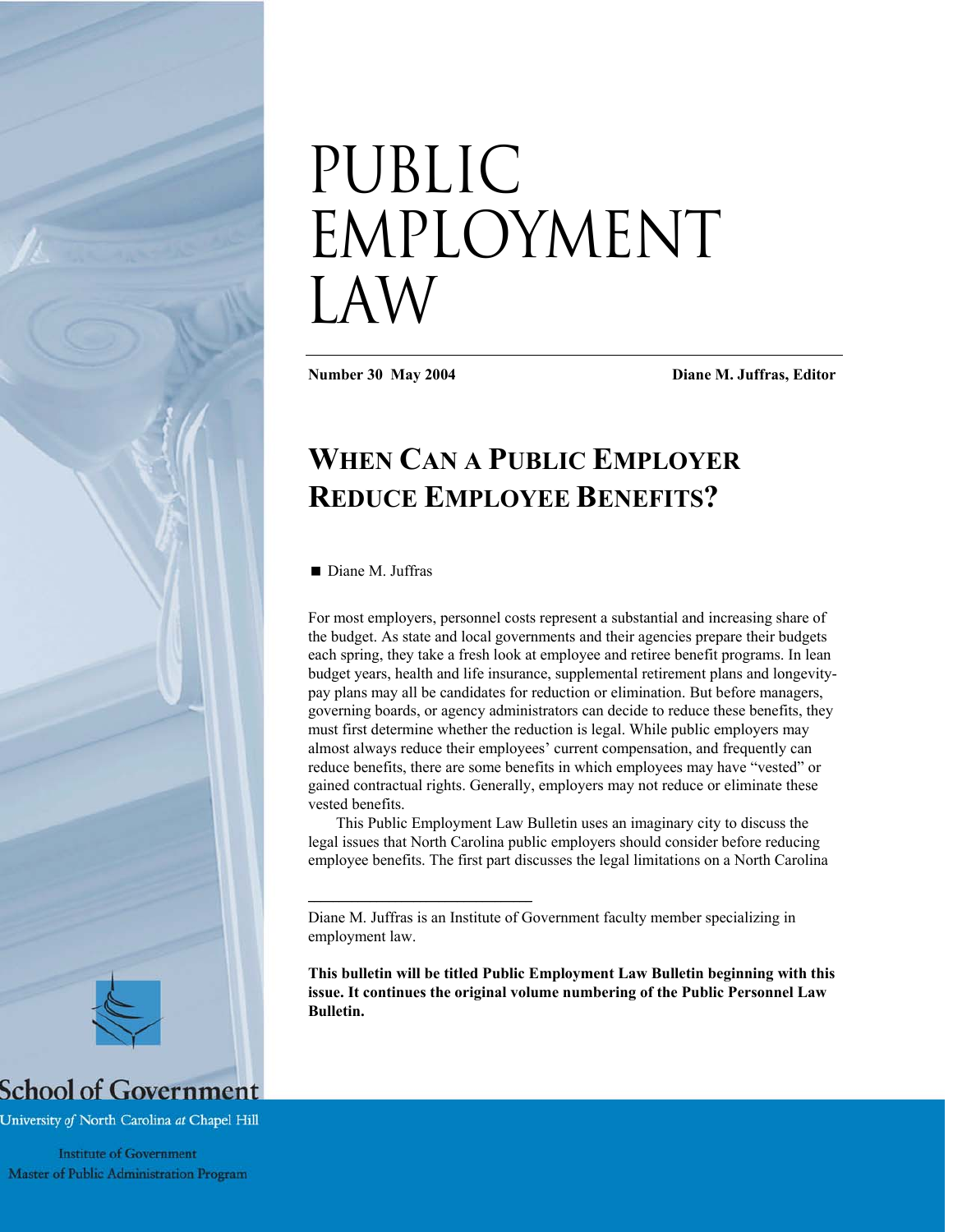public employer's ability to reduce retiree and employee health benefits.<sup>1</sup> The second part looks at limitations on an employer's ability to reduce or eliminate (a) employer contributions to the North Carolina 401(k) Plan, (b) employer contributions to supplemental retirement plans for public safety officers, (c) life insurance benefits, (d) severance and vacation pay, and (e) longevity pay.

# **Part I: When May a Public Employer Reduce Health Benefits?**

Many public employers assume that because private employers may reduce the health benefits of retirees, they too may do so. That assumption is dangerous because public-sector employee benefits are subject to different laws than private-sector employee benefits. Public employers should carefully review the terms under which they have offered health and other benefits to past and present employees before they make any changes to their benefits policies. The experience of public employers in other states suggests that if they fail to do so, at least some of them are likely to be sued and to face significant liabilities—liabilities of the kind that they attempted to eliminate from their budgets in the first place.<sup>2</sup>

<span id="page-1-0"></span>1. The discussion of employee and retiree health benefits reprints, with minor changes, the contents of the author's article "Can Public Employers Eliminate or Reduce Health Benefits?", which appears in the Winter 2004 issue of the School of Government's publication *Popular Government*. *Popular Government* is available for purchase through the School of Government's Publications Division. The article also appears online in PDF format athttp://ncinfo.iog.unc.edu/ pubs/electronicversions/pg/pgwin04/article2.pdf.

 $\overline{a}$ 

<span id="page-1-1"></span>2. Cases in other states that have addressed public employers' rights to reduce health insurance benefits include Duncan v. Retired Public Employees of Alaska, Inc., 71 P.3d 882 (Alaska 2003); Bates v. City of Richland, 51 P.3d 816 (Wash. Ct. App. 2002); Davis v. Wilson County, 70 S.W.3d 724 (Tenn. 2002); Roth v. City of Glendale, 614 N.W.2d 467 (Wis. 2000); Emerling v. Village of Hamburg, 680 N.Y.S.2d 37 (N.Y.A.D. 1998); Thorning v. Hollister Sch. Dist., 15 Cal. Rptr. 2d 91 (Cal. App. 4th 1992); Weiner v. County of Essex, 620 A.2d 1071 (N.J. Super. 1992); Bernstein v. Commonwealth of Pa., 617 A.2d 55 (Pa. Commw.), *order aff'd*, 634 A.2d 1113 (Pa. 1992); Omer v. Tagg et al., 455 N.W.2d 815 (Neb. 1990); Colorado Springs Fire Fighters Ass'n, Local 5 v. City of Colorado Springs, 784 P.2d 766 (Colo. 1989); Township of Tinicum v. Fife, 505 A.2d 1116 (Pa. Commw.), *appeal denied*, 544 A.2d 1344 (1986); Singer v. Topeka, 607 P.2d 467 (Kan. 1980); Betts v. Board of Admin. of the Public Employees' Retirement Sys., 582 P.2d 614 (Cal. 1978).

### **The Different Laws Governing Private and Public Employee Benefits**

Private employers' retirement and welfare benefits plans (of which health insurance is one example) are governed by the Employee Retirement Income Security Act of 1974 (ERISA).[3 E](#page-1-2)RISA sets minimum standards for the administration and funding of private-sector pension plans and for the information that must be provided to private-sector employees participating in employersponsored pension and welfare benefit plans. It also establishes fiduciary duties for those involved in administering pension and welfare benefit plans.

Government pension and welfare benefit plans are *not* subject to ERISA. Instead, they are governed by state contract law. In North Carolina that law appears to be more protective of retirees' expectations than ERISA is. So how and when may a North Carolina public employer reduce the health benefits of employees and retirees?

# **Trouble in Paradise**

Imagine Paradise, North Carolina, a medium-sized city with a population of about 40,000. It is struggling to balance its budget. The city council has concluded that it must reduce the costs of employee compensation. It has considered and rejected both across-the-board pay cuts and a salary freeze, believing that such actions would seriously harm employee morale and hurt current recruiting efforts. Instead, the council has decided to reduce health benefits for both current employees and retirees.

Paradise has a personnel ordinance that provides for health insurance coverage of current employees and their families. The city pays the full cost of the employees' premiums and half of the cost of the premiums for the employees' spouses and dependents. The employees pay the other half.

The personnel ordinance also provides for continued coverage, at no cost, of employees who have twenty years of service with the city at the time of their retirement. Retirees may continue coverage of spouses and dependents by paying the full cost of the premiums themselves. Once a retiree reaches age sixty-five and qualifies for Medicare, coverage under the city's plan ceases. The ordinance does not specify any particular health insurance plan or a particular set of benefits in the case of either current employees or retirees.

<span id="page-1-2"></span><sup>3.</sup> ERISA is codified at 29 U.S.C. §§ 1001–1461. For the exclusion of government pension and welfare benefit plans from the statute's coverage, *see* sections 1002(32) and  $1003(b)(1)$ .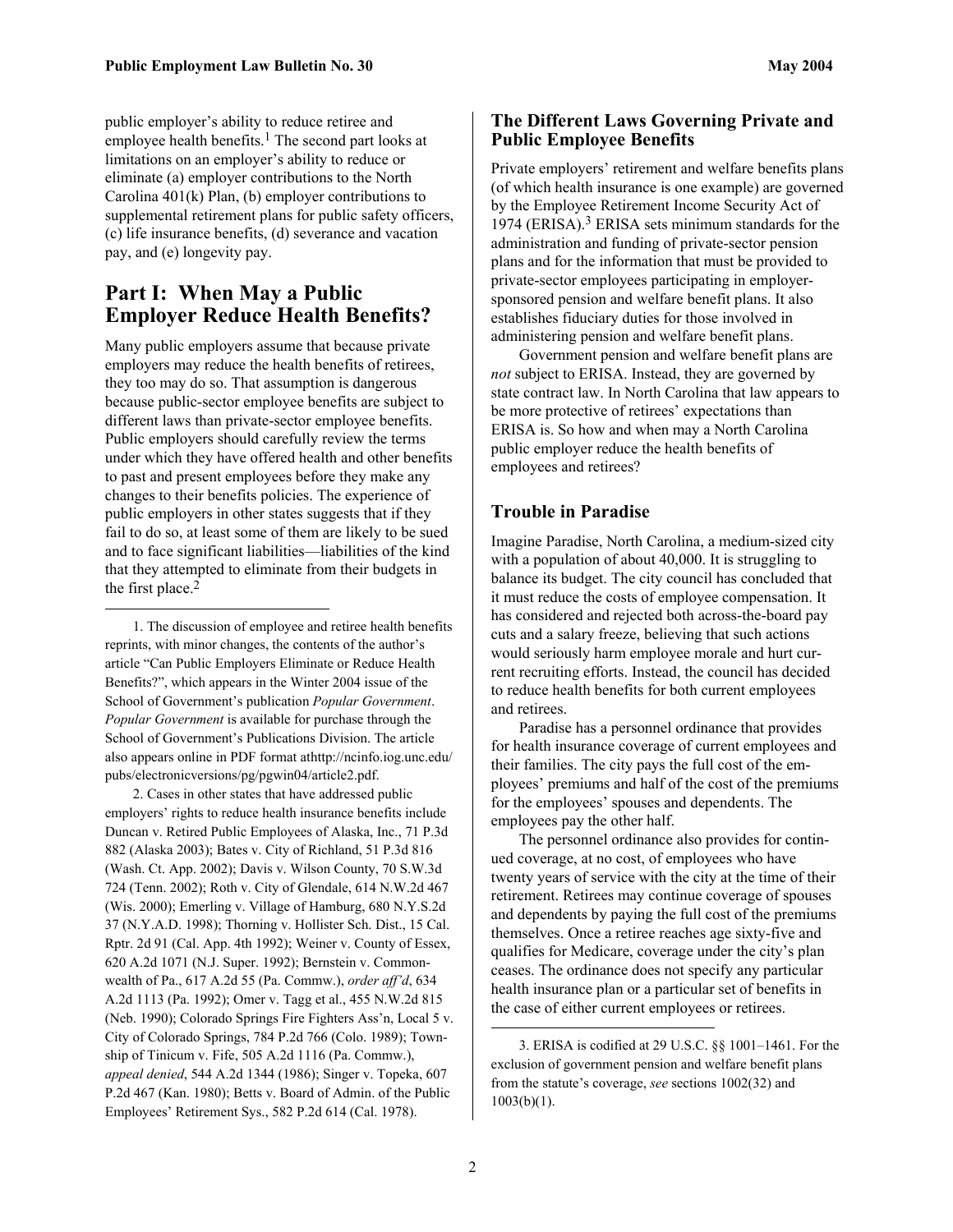The city council asks the manager to suggest the best way to reduce health insurance costs. The manager makes two proposals: first, eliminate retiree health benefits for current employees who have not yet retired; and second, require current retirees to pay half of the cost of their premiums. This proposal seems reasonable to the council, so the council members and the manager are caught up short when the city attorney expresses serious reservations about whether such changes are legal.

#### *Elimination of Retiree Benefits*

Does North Carolina law permit a government employer to eliminate or reduce retiree health benefits? That question has never been directly addressed by any North Carolina state or federal appellate court. The city attorney's hesitation is based on the North Carolina Supreme Court's decision in *Bailey v. State of North Carolina*, which limits the right of the state, as a government employer, to change the terms governing payment of retirement benefits under the Teachers' and State Employees' Retirement System (TSERS) and the Local Government Employees' Retirement System (LGERS). [4](#page-2-0) The *Bailey* case is, at its heart, an employment contract case*.* The principles on which it was decided are directly applicable to when and how a public employer like Paradise can change its retiree health benefits plan*.* Paradise is limited in the changes it may make, despite the fact that public employers are not required to offer health insurance to their current or retired employees in the first place.[5](#page-2-1)

Every employee has an employment contract, the city attorney explains to the Paradise council and manager*.* The contract is usually oral, not written, and its terms often are merely implied rather than expressly stated.<sup>6</sup> Most employment contracts expressly cover only the employee's duties, hours of work, and compensation*.* In North Carolina (as in most other states), retirement benefits are a form of compensation*.*  They are earned in the present, but payment is deferred to a later date*.* The court in the *Bailey* case reaffirmed this long-standing rule in holding that the state had made a legally enforceable promise to state and local government employees to exempt their retirement

<span id="page-2-0"></span>4. Bailey v. State of North Carolina, 348 N.C. 130 (1998).

 $\overline{a}$ 

<span id="page-2-1"></span>5*. See* N.C. GEN. STAT. §§ 160A-162(b), 153A-92(d). Hereinafter the General Statutes are referred to as G.S.

income in its entirety from state income tax*.* The employees had worked in government service with the understanding that (1) part of their compensation would be paid after retirement and (2) the amount of their deferred compensation would not be diminished by the imposition of the state income tax*.* The state tried to cap the amount exempted from tax*.* The North Carolina Supreme Court held that to do so would deprive those employees of compensation that they already had earned.<sup>7</sup> As the court said,

A public employee has a right to expect that the retirement rights bargained for in exchange for his loyalty and continued services, and continually promised him over many years, will not be removed or diminished[.8](#page-2-4)

In the law of contracts, this expectation, along with wages and other benefits, is referred to as "consideration" for the services an employee renders*.*  Consideration is necessary for a contract to be binding.

Retirement benefits therefore are not gratuities, or "freebies," as the city attorney puts it more colloquially*.* Earlier, in *Faulkenberry v. Teachers and State Employees Retirement System of North Carolina*, a case dealing with disability retirement payments, the state had argued that retirement benefits were gratuities, but the North Carolina Supreme Court held that they were not. [9 T](#page-2-5)his is an important point*.* The North Carolina Constitution prohibits the state and its political subdivisions from paying any person any money

<span id="page-2-3"></span>7*. Bailey*, 348 N.C. at 150–51. The plaintiffs in *Bailey* were retired state and local government employees whose payments from the various state-run retirement systems had been exempt from state income taxation before 1989. Retired federal employees living in North Carolina had not enjoyed the same privilege. In 1989 the U.S. Supreme Court held that a state could not tax the income of state and local government employees differently than it taxed the income of federal employees. *See* Davis v. Michigan Dep't of Treasury, 489 U.S. 803 (1989). Rather than extend the state tax exemption to federal retirees in its entirety and suffer a reduction in tax revenue, the General Assembly amended the North Carolina tax code to place a \$4,000 cap on the amount of annual pension payments exempt from state income taxation and to make the \$4,000 exemption available equally to state, local, and federal government retirees. *See Bailey*, 348 N.C. at 152, 153.

<span id="page-2-4"></span>8*. Bailey*, 348 N.C. at 141, *quoting* Simpson v. Local Gov't Employees' Retirement Sys., 88 N.C. App.218, 224 (1987), *aff'd per curiam*, 323 N.C. 362 (1988).

<span id="page-2-5"></span>9. Faulkenberry v. Teachers and State Employees Retirement Sys. of N.C., 345 N.C. 683, 690–91 (1997).

<span id="page-2-2"></span><sup>6</sup>*. See* Hallowell v. Department of Conservation and Dev., 206 N.C. 206, 208 (1934); Archer v. Rockingham County, 144 N.C. App. 550, 557 (2001), *disc. rev. denied*, 355 N.C. 210 (2002).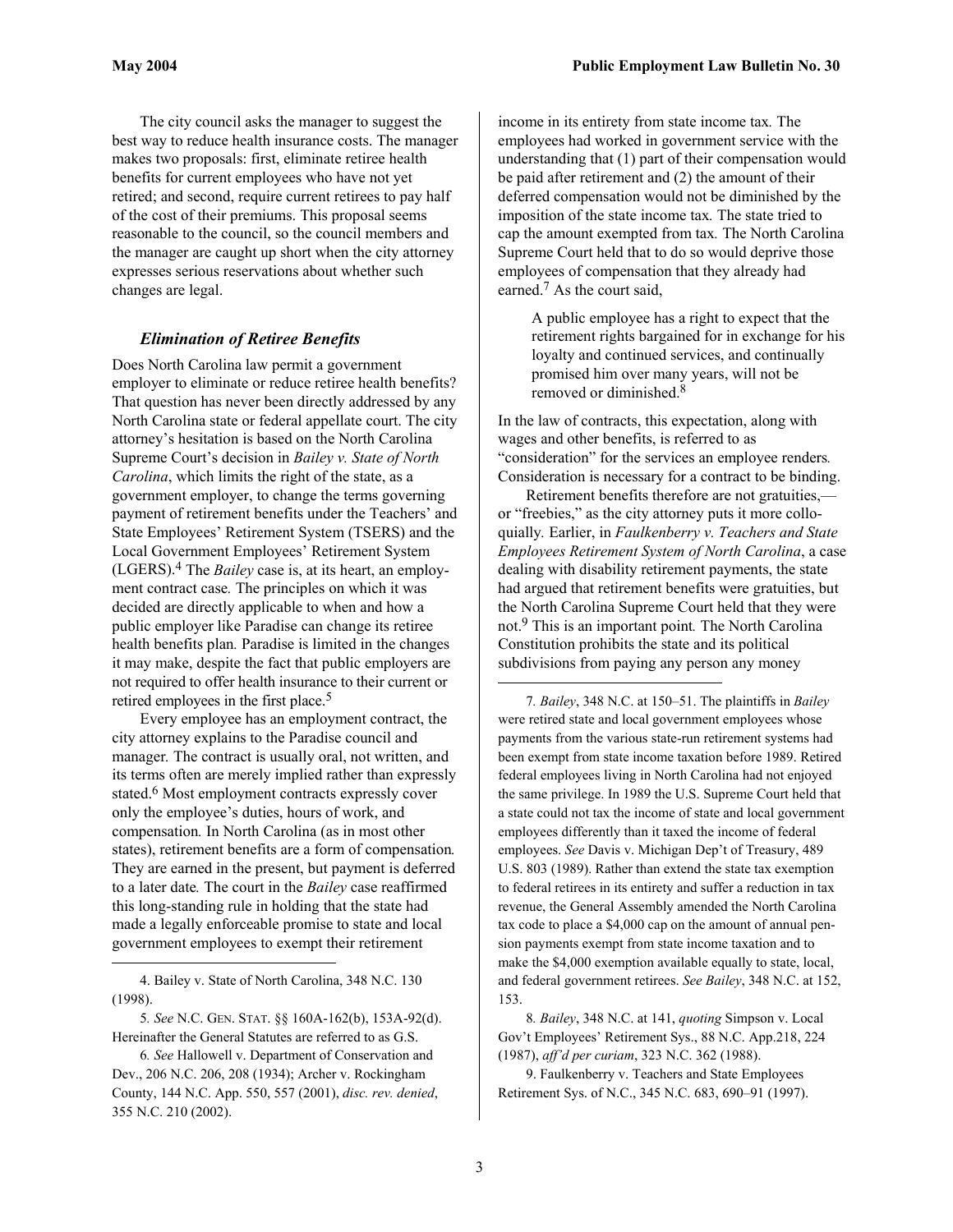whatsoever except in payment for public services.<sup>[10](#page-3-0)</sup> However, as the court explained, because retirement income benefits are not gifts or gratuities but a form of deferred compensation for which employer and employee have bargained and to which both have agreed, payment of those benefits does not violate the state constitution.

No North Carolina cases offer a basis for distinguishing retiree health benefits from pension payments, and courts in other jurisdictions that have considered the question have generally concluded that retiree health benefits are deferred compensation.<sup>11</sup> So the North Carolina courts would likely hold that under the *Bailey* case, the health benefits that Paradise has provided for its retirees are a form of deferred compensation.

#### *Reduction of Benefits Previously Promised*

The city attorney's explanation of the *Bailey* case doesn't entirely answer the Paradise City Council's and manager's question*.* They now rephrase it as follows: "Okay, we owe our retirees their health benefits because they are a form of deferred compensation*.* But do we owe retiree health benefits to our current employees who have worked for the city for the minimum twenty-year period but not yet retired? And may we require our current retirees at least to pay half of the premium? After all, when the ordinance was adopted, no one expected health insurance costs to increase as

 $\overline{a}$ 

<span id="page-3-0"></span>10. More precisely, Article I, Section 32, of the North Carolina Constitution states, "No person or set of persons is entitled to exclusive or separate emoluments or privileges from the community but in consideration of public services." In several earlier cases, the North Carolina Supreme Court had expressly held that pension payments, as deferred compensation, are not in violation of Article I, Section 32. *See* Harrill v. Teachers' and State Employees' Retirement Sys., 271 N.C. 357 (1967); Great American Insurance Co. v. Johnson, 257 N.C. 367 (1962); Bridges v. City of Charlotte, 221 N.C. 472 (1942). *Cf.* Leete v. County of Warren, 341 N.C. 116 (1995) (holding that severance payment awarded after county manager's resignation violated Article I, Section 32).

<span id="page-3-1"></span>11*. See*, *e.g.*, Duncan v. Retired Public Employees of Alaska, Inc., 71 P.3d 882, 888 (Alaska 2003); Calabro v. City of Omaha, 531 N.W.2d 541, 548–49 (Neb. 1995); Booth v. Sims, 456 S.E.2d 167, 183 (W.Va. 1995); Thorning v. Hollister Sch. Dist., 15 Cal. Rptr. 2d 91, 95 (Cal. App. 4th 1992); Omer v. Tagg et al., 455 N.W.2d 815, 817 (Neb. 1990); Township of Tinicum v. Fife, 505 A.2d 1116, 1119 (Pa. Commw.); Yeazell v. Copins, 402 P.2d 541, 545 (Ariz. 1965). *See also* Emerling v. Village of Hamburg, 680 N.Y.S.2d 37, 38 (N.Y.A.D. 1998) (implied); Weiner v. County of Essex, 620 A.2d 1071, 1071 (N.J. Super. 1992).

much as they have, and the retirees will still be getting health benefits, which is what they bargained for."

#### *The Concept of Vested Benefits*

It is easy to understand how employers owe employees who already have retired, that part of their compensation represented by pension and health insurance benefits*.* But what about employees with five, ten, or twenty years' service who have not yet retired but have worked and continue to work in expectation of retirement health benefits? Do their employers owe them anything? How does one quantify what they are owed? Employers may raise and lower the salaries of current employees*.* Why can't they make changes to prospective retirement benefits?

From the perspective of a mid-career government employee, however, such changes do not seem fair*.*  Imagine such an employee's learning on Wednesday that her rate of pay is being cut and that her paycheck for the entire week—that is, for work done on Monday and Tuesday, as well as for work done Wednesday through Friday—is being calculated at the new, reduced rate*.* Changing retirement benefits for employees already in the workforce is a little like that.

In North Carolina the law protects the expectations of employees in their retirement benefits through the concept of vested rights*.* "Vesting" occurs when an employee has fulfilled all the prerequisites to enjoyment of a benefit*.* For example, by statute, employees participating in both TSERS and LGERS must complete a minimum of five years of government service before they are eligible to receive retirement payments*.*  On the date on which the employee completes five years of service, his or her right to retirement benefits vests*.* In *Bailey* and earlier cases involving retirement payments, the state argued that employees had no contractual right to particular service or disability retirement benefits until they actually retired or became disabled*.* The courts disagreed, holding that employees have a *contractual* right to rely on the terms of the retirement plans *as the terms exist at the moment their retirement rights vest*. [12 I](#page-3-2)n the *Bailey* case, the court found that the state could have capped the state income tax exemption for state and local government employees who had not yet vested in their respective retirement systems, but that it could not do so for employees who had satisfied the minimum service requirement but not yet retired[.13](#page-3-3)

<span id="page-3-3"></span><span id="page-3-2"></span><sup>12</sup>*. Bailey*, 348 N.C. at 144; *Faulkenberry*, 345 N.C. at 690; *Simpson*, 88 N.C. App. at 223–24. 13*. Bailey*, 348 N.C. at 152–53.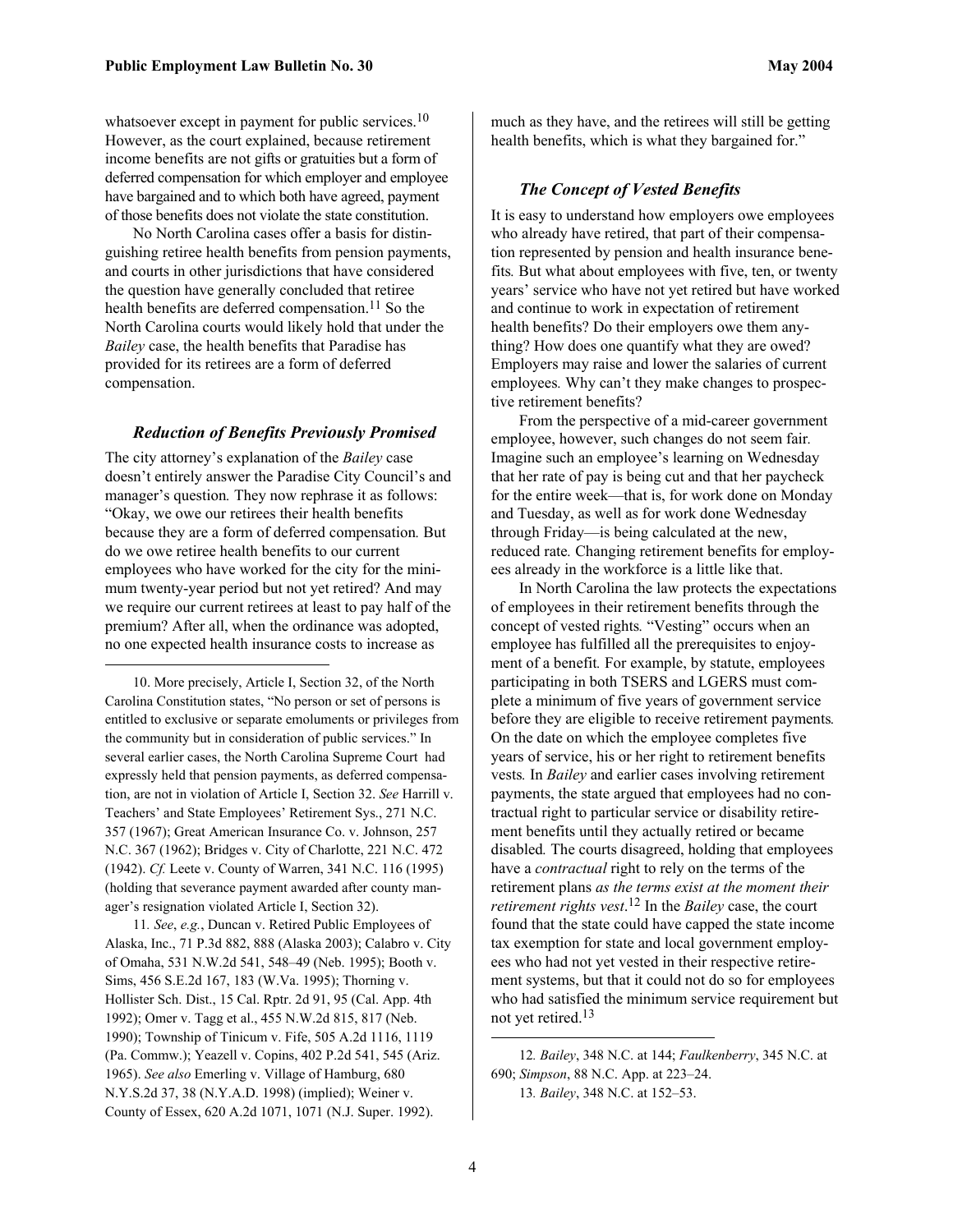$\overline{a}$ 

Thus the city attorney's response to the council members and manager is that Paradise may not eliminate its retiree health benefits for employees who have met the twenty-year vesting requirement because they have an enforceable contract right to those benefits*.*  However, Paradise is apparently free to eliminate the benefits for both new hires and current employees with less than twenty years of service (that is, employees who have not yet vested).<sup>[14](#page-4-0)</sup>

#### *Ordinance versus Resolution*

"One more question," the manager interjects*.* "Would our obligations be any different if we had adopted our personnel policy by resolution rather than by ordinance?" "No," the city attorney replies firmly, "none whatsoever*.* The ordinance-resolution distinction is important in determining whether or not local government employees have *property* rights in their employment, but does not bear on whether or not they have a *contractual* right to retiree benefits."

An ordinance that provides that employees may only be terminated for just or good cause creates a legal interest in continued employment. The Fourteenth Amendment to the U.S. Constitution prohibits the employing government from taking away that interest without due process. It may also create a property interest in retiree benefits that is also subject to due process protection*.* [15](#page-4-1) 

<span id="page-4-0"></span>14*. See id.* at 152. *See also* Pritchard v. Elizabeth City, 81 N.C. App. 543, 551–53, *disc. rev. denied*, 318 N.C. 417 (1986) (holding that oral representations to municipal employees regarding accrual of vacation pay benefit constituted contractual agreement by which city was bound, but finding no impairment of contract because change to benefit applied prospectively).

<span id="page-4-1"></span>15. In this context, the legislative process is due process, and a duly enacted amendment or repeal of a statute or ordinance conferring property rights in the terms of employment can take away those rights, even from those employees who currently enjoy them. It is a well-established principle that State legislative bodies—including municipal councils and county boards—may at their pleasure create or abolish offices within their statutory reach, or modify the duties of such offices. It may also shorten or lengthen the term of service. *See* Goldsmith v. Mayor & City Council of Baltimore, 845 F.2d 61, 64-5 ( $4<sup>th</sup>$  1988) (city council did not deny employee due process when it abolished her position and deprived her of tenure benefits in that office and transferred her to new position without just cause protection) *quoting* Higginbotham v. City of Baton Rouge, 306 U.S. 535, 538 (1939). Thus, a city or county may eliminate "just cause" protection, a grievance process, and any other personnel provision that

In contrast, a personnel policy that confers just cause protection on employees (or grants them other protections or benefits), but is adopted by resolution, does not create property rights in employment because such a policy has no binding force and is not legally enforceable while it is in effect*.* It may be disregarded (although the city attorney and manager agree that this is a bad management practice) or repealed without due process.

In further contrast, statutes and ordinances that give rise to contract rights operate still differently*.*  When it comes to creating contract rights, as opposed to property rights, personnel policies adopted by resolution operate in the same way as do policies adopted by statutes and ordinances*.* The terms of the retiree health insurance policy—however it has been adopted—form the basis of a government promise that has induced a person to enter into or continue in government employment*.* That promise of health insurance in retirement becomes part of the employment contract*.* Amendment or repeal of the statute or ordinance or of the resolution does not affect the employee's contractual right to hold the government employer to its promise.

The city attorney concludes: Had Paradise promised retiree health benefits to its employees through a personnel policy adopted by resolution, rather than by ordinance, it would not change the fact that the city's promise is binding and enforceable.

#### *The Right to a Particular Health Insurance Plan*

One of the city council members objects*.* He argues, not unreasonably, that the city never intended to enter into a contract with any employee to provide retiree health benefits*.* Further, because the retiree health insurance plan is part of the city's personnel ordinance, the council should be able to amend it like any other part of the ordinance, provided that proper procedures

may give its employees a property right in their employment. Neither individual employees, nor employees as a whole, are entitled to any particular form of due process before previously granted property rights in employment are taken away. Rather, when a state alters a state-conferred property right through the legislative process, "the legislative determination provides all the process that is due." *See* Rea v. Matteucci, 121 F.3d 483, 485 ( $9<sup>th</sup>$  Cir. 1997) (legislation reclassifying employee's job from position with property rights into at-will position, and her subsequent termination, did not deprive her of due process). This is because where a rule applies to more than a few people, it is impracticable that everyone should have a direct voice in its adoption.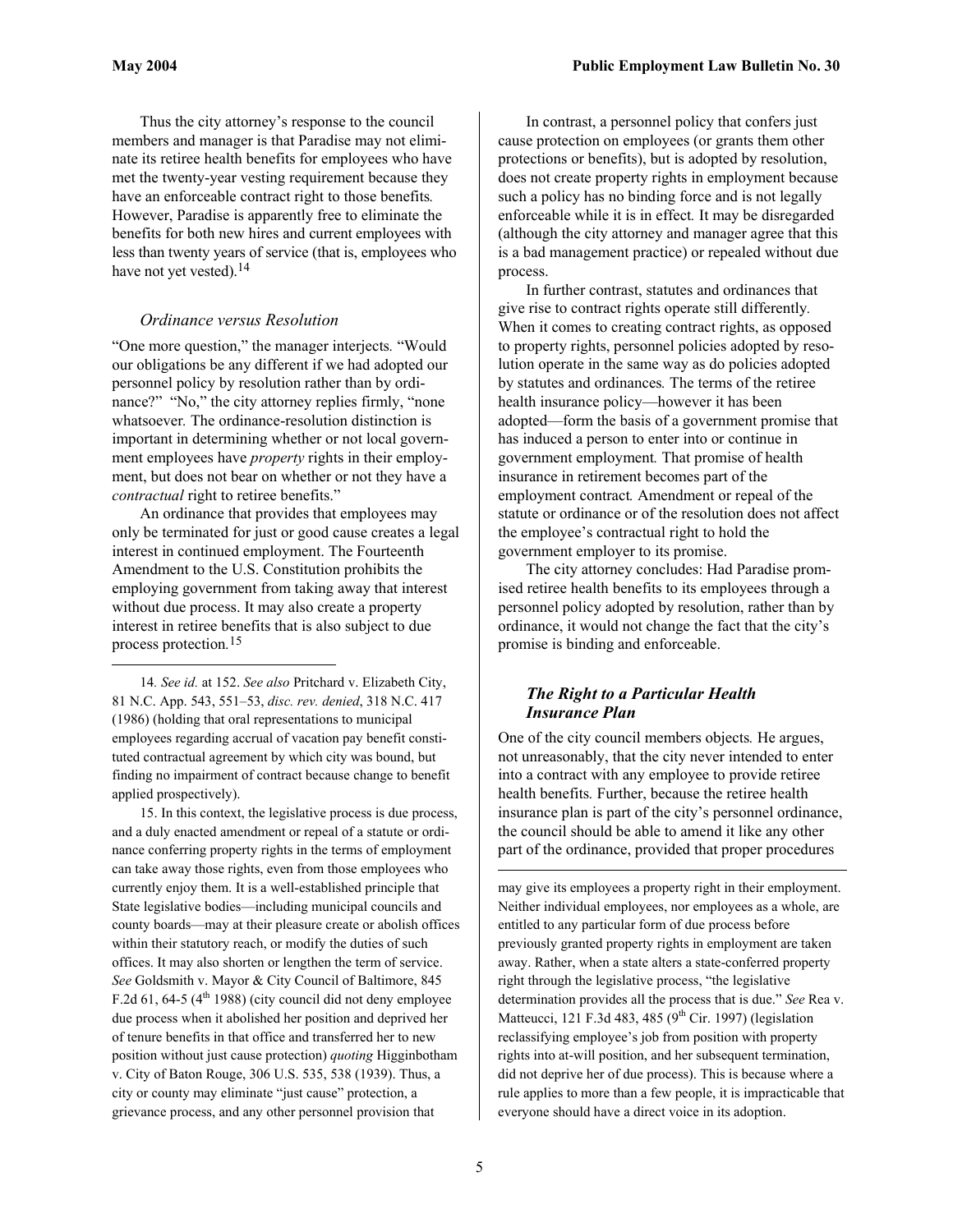are followed. Even if the retiree health provision of the ordinance is a contract, the council member continues, Paradise, as a government entity, may breach the contract as long as it does so for the public good*.* In the council member's opinion, saving the city money so that it can maintain services without raising taxes is clearly for the public good*.* 

The *Bailey* case directly addresses these issues too, the city attorney explains*.* The court in that case held that laws can act as contracts*.* When a statutory provision becomes the basis for an individual's decision to act (in this instance, to go to work for the government employer), the statutory provision becomes part of a contract between the government and the individual. Even if the statute is repealed or amended, the contract remains good and enforceable.<sup>16</sup> As the North Carolina Supreme Court said earlier, in a decision addressing the right of the state to make changes in the way disability retirement benefits were calculated,

At the time the plaintiffs' rights to pensions became vested, the law provided that they would have disability retirement benefits calculated in a certain way. These were rights they had earned and that may not be taken from them by legislative action . . . We believe that a better analysis is that at the time the plaintiffs started working for the state or local government, the statutes provided what the plaintiff's compensation in the way of retirement benefits would be. The plaintiffs accepted these offers when they took the jobs. This created a contract.<sup>17</sup>

<span id="page-5-0"></span>16. As the court in the *Bailey* case put it, "A legislative enactment in the ordinary form of a statute may contain provisions which, when accepted as the basis of action by individuals or corporations, become contracts between them and the State within the protection of the clause of the Federal Constitution forbidding impairment of contract obligations; rights may accrue under a statute or even be conferred by it, of such character as to be regarded as contractual, and such rights cannot be defeated by subsequent legislation. When such a right has arisen, the repeal of the statute does not affect the right or an action for its enforcement." 348 N.C. at 145, *quoting* Ogelsby v. Adams, 268 N.C. 272, 273–74 (1966), *quoting* 16 AM. JUR. 2D *Constitutional Law* § 442 (1966).

 $\overline{a}$ 

<span id="page-5-1"></span>17*. Faulkenberry*, 345 N.C. at 690. Although most jurisdictions that have considered the issue have found an offer of pension benefits to be a binding contractual obligation once an employee has met the applicable service prerequisites and has vested in the retirement system, a few take a different approach. Under Colorado law, for example, a statute or an ordinance is considered a contract (and subject to the provisions of the Contract Clause) only when its language and the

#### *Justifiable Impairments of Contracts*

As for the council member's observation that a local government may breach a contract for an important public purpose, the city attorney responds that it is an oversimplification. Article I, Section 10, of the U.S. Constitution, the "Contract Clause," says, "No state shall . . . pass any . . . law impairing the Obligation of Contracts." This clause is applicable not only to state governments but also to local governments and other political subdivisions of the state.[18 I](#page-5-2)t is not, however, an absolute prohibition. The U.S. Supreme Court has held that a state may pass legislation or take other official action that impairs its contracts without violating the Contract Clause, when it does so to protect the general welfare of its citizens and when the impairment is "reasonable and necessary to serve an important public purpose."[19 T](#page-5-3)hus not every impairment violates the Contract Clause. As with ordinary breaches of contract, when a state takes an action that impairs its contracts, the impairment, like a breach, must be substantial.[20 M](#page-5-4)inimal impairments, or actions that effect changes incidental to the basic contract, will not violate the Contract Clause.[21](#page-5-5)

surrounding circumstances manifest a legislative intent to create private contract rights enforceable against the state or the municipality. The presumption is that a law governing government employee benefits merely declares a policy that will be followed until that law is changed. *See* Colorado Springs Fire Fighters Ass'n, Local 5, v. City of Colorado Springs, 784 P.2d 766, 773 (Colo. 1989), *citing* Indiana *ex rel.* Anderson v. Brand, 303 U.S. 95, 100 (1938), Dodge v. Board of Educ., 302 U.S. 74, 79 (1937).

<span id="page-5-2"></span>18*. See* Northern P.R. Co. v. Minnesota *ex rel.* Duluth, 208 U.S. 583 (1908); Hogan v. City of Winston-Salem, 121 N.C. App. 414, 418 (1996).

<span id="page-5-3"></span>19*. See* U.S. Trust Co. of N.Y. v. New Jersey, 431 U.S. 1, 21 (1977).

<span id="page-5-4"></span>20. When a person, a corporation, or a public entity fails to perform one of its promises or duties under a contract, the person or the entity is said to be in "breach" of the contract. The ordinary remedies for breach of contract are either money damages or an order from the court to the breaching party to perform its promise. When a state or local government takes an official action that has the effect of diminishing the value of its contractual obligation to the point that the contract becomes invalid or the other party loses the benefit of the contract, the action is said to be an "impairment" of contract. *See* BLACK'S LAW DICTIONARY (7th ed. 1999) under "breach of contract" and "impair."

<span id="page-5-5"></span>21*. Bailey*, 348 N.C. at 151, *citing* Allied Structural Steel Co. v. Spannaus, 438 U.S. 234 (1978).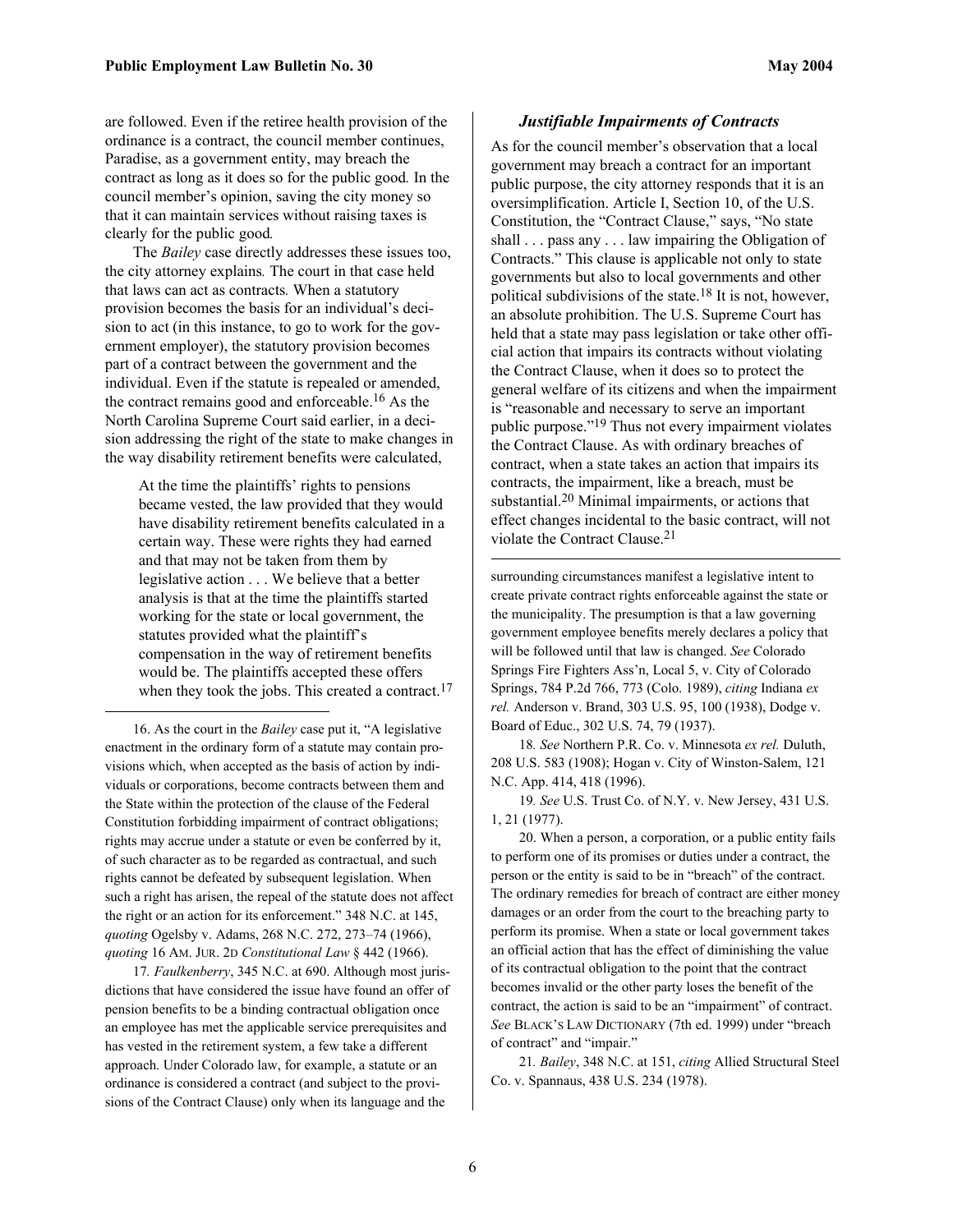There are two additional questions, then, about Paradise's plan to eliminate retiree health benefits for current employees who have a vested and enforceable contractual right to them but have not yet retired. The first question is whether their elimination would be a *substantial* impairment of the city's contract with affected employees. The answer is undoubtedly yes. The *Bailey* case establishes that the extent of the impairment is to be determined by the overall impact of the change in the law and the estimated loss of expected benefits to retirees in the aggregate, rather than by the change's impact on individuals. [22 P](#page-6-0)remium payments of several thousand dollars per retiree per year, multiplied by even a small number of eligible retirees and by, for example, an average of five years of payment before Medicare eligibility, add up to a significant amount fairly quickly.

Even if the court considered the impact of the change on individuals, [23 r](#page-6-1)ather than in the aggregate, the argument that the impairment would be substantial is strong. For a retiree on a fixed income, a few thousand dollars can determine whether he or she can meet a mortgage payment, put enough food on the table, or heat the house during the winter. As a court in another jurisdiction commented in a case that involved a municipality's attempt to terminate the retiree health benefits promised in a collective bargaining agreement,

An economic consideration that cannot be swept under the rug is that many retirees live solely on their retirement benefits. Retirees with fixed incomes are generally ill-prepared to meet additional financial obligations that were unanticipated and that may be incrementally modified without notice.[24](#page-6-2)

<span id="page-6-0"></span> 22*. Bailey*, 348 N.C. at 151. In that case the court estimated the loss in expected income to retirees in the aggregate to be in excess of \$100 million.

<span id="page-6-1"></span>23. The North Carolina Court of Appeals considered such an impact in *Hogan*, 121 N.C. App. at 420. In that case the court found that the change in Winston-Salem's disability retirement terms for police officers had a substantial impact. Under the plan as it existed at the time his rights vested, Hogan was entitled to disability retirement after an injury in the line of duty. Under the amended plan (that is, the one in existence at the time he became disabled), he would not have been allowed to retire but would have been transferred to other, unsworn duties in the police department.

<span id="page-6-2"></span>24*. See* Roth v. City of Glendale, 614 N.W.2d 467, 473 (Wis. 2000). This case was brought and decided on a theory of breach of contract, rather than on a theory of unconstitutional impairment of contracts.

Indeed, research for this article has found no cases involving an attempt by a public employer or a government retirement plan to reduce either retirement income or health benefits, in which the court has found the impact not to be substantial.[25](#page-6-3)

The second question to ask about Paradise's plan is whether it is "reasonable and necessary to serve an important public purpose," If so, it will not violate the Contract Clause, the city attorney advises the council. The council members argue, "Doesn't the elimination of Paradise's retiree health benefit plan serve an important public purpose if it allows the city to maintain programs and services at current levels and obviates the need for layoffs, salary freezes, or tax hikes?"

"Probably not," says the city attorney. Or perhaps more accurately, he continues, eliminating retiree health benefits may serve an important public purpose in the context of a city budget stretched to the limits, but the courts are unlikely to find it "necessary."

Although courts determine whether an impairment of a contract is reasonable and necessary to serve an important public purpose on a case-by-case basis, North Carolina case law suggests that "reasonable and necessary" is a difficult standard to meet. Both the U.S. Supreme Court and the North Carolina Supreme Court have rejected the notion that the courts should defer to a legislature's or governing board's assessment of what is reasonable and necessary, noting that the legislative body has an inherent conflict of interest in making this determination. [26 A](#page-6-4)s the U.S. Supreme Court observed,

[A] governmental entity can always find a use for extra money, especially when taxes do not have to be raised. If a State could reduce its financial obligations whenever it wanted to spend the money for what it regarded as an important public purpose,

<span id="page-6-3"></span>25*. See Bailey*, 348 N.C. at 151; Faulkenberry v. Teachers and State Employees Retirement Sys. of N.C., 345 N.C. 683, 692–93 (1997); Miracle v. North Carolina Local Gov't Employees Retirement Sys., 124 N.C. App. 285, 291 (1996), *disc. rev. denied*, 345 N.C. 754 (1997); *Hogan*, 121 N.C. App. at 420; Board of Admin. of the Public Employees' Retirement Sys. v. Wilson, 61 Cal. Rtpr. 2d 207, 234–38 (Cal. Ct. App. 1997); Calabro v. City of Omaha, 531 N.W.2d 541, 551 (Neb. 1995); Weincke v. City of Indianapolis, 429 N.E.2d 295, 298 (Ind. Ct. App. 1981). *See also* Booth v. Sims, 456 S.E.2d 167, 186-88 (W.Va. 1995) (based on provision of W.Va. Constitution).

<span id="page-6-4"></span>26*. Bailey*, 348 N.C. at 151–52, *citing* U.S. Trust Co. of N.Y. v. New Jersey, 431 U.S. 1, 25–26 (1977).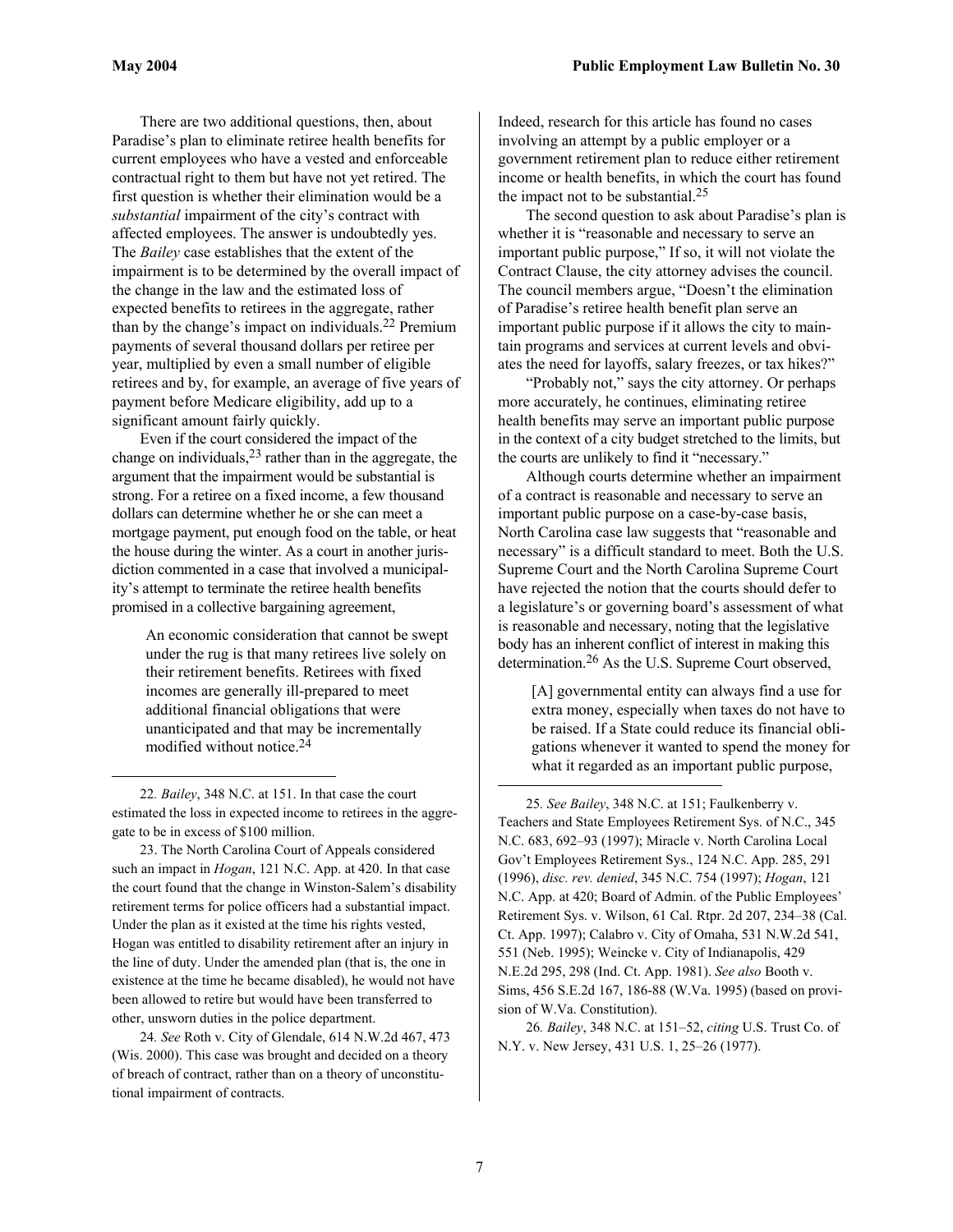the Contract Clause would provide no protection at all.[27](#page-7-0)

In the *Faulkenberry* case, the first on this issue that the North Carolina Supreme Court decided, the state argued that a change in the method of calculating disability retirement payments served the important purpose of encouraging people to remain employed even after they incurred a disability. The old method of calculating payments, the state claimed, encouraged employees to take disability retirement.[28 T](#page-7-1)he North Carolina Supreme Court gave short shrift to this argument, noting with impatience,

We do not believe that just because the pension plan has developed in some ways that were not anticipated when the contract was made, the state or local government is justified in abrogating it. This is not the important public purpose envisioned which justified the impairment of a contract.[29](#page-7-2) 

In the *Bailey* case, the court deemed the General Assembly's "revenue neutral" approach to equalizing the state income tax exception for state and local government retirees with that for federal retirees as no more than a "legislative convenience" that would allow it to avoid having to cut programs or raise taxes. Legislative convenience, the court said, is "not synonymous with reasonableness."[30 T](#page-7-3)he court thus signaled that attempts to balance government budgets at the expense of retirees will face close scrutiny and will likely be found "reasonable and necessary" only when there are no other alternatives.

In Paradise the council rejected layoffs and salary freezes and did not discuss either cutting programs or raising taxes as a way of offsetting its increased health

<span id="page-7-0"></span>27*. U.S. Trust*, 431 U.S. at 25–26, *quoted by* the N.C. Supreme Court in *Bailey*, 348 N.C. at 151–52.

1

<span id="page-7-1"></span>28. Faulkenberry v. Teachers and State Employees Retirement Sys. of N.C., 345 N.C. 683, 693–94 (1997).

<span id="page-7-2"></span>29*. Id.* Similarly, in the *Hogan* case, the city claimed that the purpose of the change to its disability retirement plan was to permit disabled officers to transfer to another position and to continue employment with the city at the same salary and with the same possibility of pay increases that they would have had in their original sworn positions. The court said that although the city might have good intentions, there was no evidence that this justification was reasonable and necessary to protect an important *government* interest. *See Hogan,* 121 N.C. App. at 420.

<span id="page-7-3"></span>30*. Bailey*, 348 N.C. at 152. *See also U.S. Trust*, 431 U.S. at 26; *Miracle*, 124 N.C. App. at 291; *Wilson*, 61 Cal. Rptr. 2d at 238.

insurance costs. Council members ask, "Would it have made a difference if we had implemented some or all of these measures but still found it difficult to absorb the cost of health benefits?"

"Possibly," replies the city attorney. He explains. When Baltimore, Maryland, reduced the annual salaries of its employees by a little less than 1 percent, the city's teachers and police officers sued, claiming that the reduction was an impermissible impairment of their collective bargaining agreements and their individual employment contracts. In *Baltimore Teachers Union v. Mayor and City Council of Baltimore*, the Fourth Circuit Court of Appeals (the federal appeals court whose jurisdiction includes both Maryland and North Carolina) agreed that the salary reduction was a substantial impairment of the teachers' and police officers' contracts but found that it was nonetheless permissible under the Contract Clause as reasonable and necessary to serve an important public purpose. Baltimore already had instituted a round of layoffs, eliminated positions, and encouraged early retirement. It also had sold some city property, dipped into its general fund balance, and delayed going to the bond market in an effort to save on interest costs. When it initiated the salary reductions, it did so in response to a second set of cuts in state aid that was made halfway through the fiscal year. The court accepted the city's claim that it was at the point of cutting basic services and "initiating the breakdown of government." Also important to the court's analysis was the temporary nature of the salary reduction. Baltimore, in fact, discontinued the salary reduction once it became clear that the budget shortfall would not be as dire as expected.<sup>[31](#page-7-4)</sup>

The decisions in the *Bailey* and *Baltimore Teachers Union* cases may appear to be inconsistent, the city attorney notes, but they are not.[32 I](#page-7-5)n the *Bailey* case, the North Carolina Supreme Court emphasized the potential for state and local governments to avoid making hard choices by declaring impairment of their contracts necessary for an important public purpose. In the *Baltimore Teachers Union* case, the Fourth Circuit

<span id="page-7-5"></span>32. Strictly speaking, the *Bailey* and the *Baltimore Teachers Union* cases do not have to be consistent, since the *Bailey* decision is based on a combination of North Carolina law (the contract issue) and federal law (the Contract Clause issue) and was decided by a North Carolina court, while *Baltimore Teachers Union* is a federal appeals court case addressing an issue of federal law (the Contract Clause issue). Neither is binding on the other.

<span id="page-7-4"></span><sup>31</sup>*. See* Baltimore Teachers Union, AFT Local 340, AFL-CIO v. Mayor and City Council of Baltimore, 6 F.3d 1012, 1021–22 (4th Cir. 1993), *cert. denied*, 510 U.S. 1141 (1994).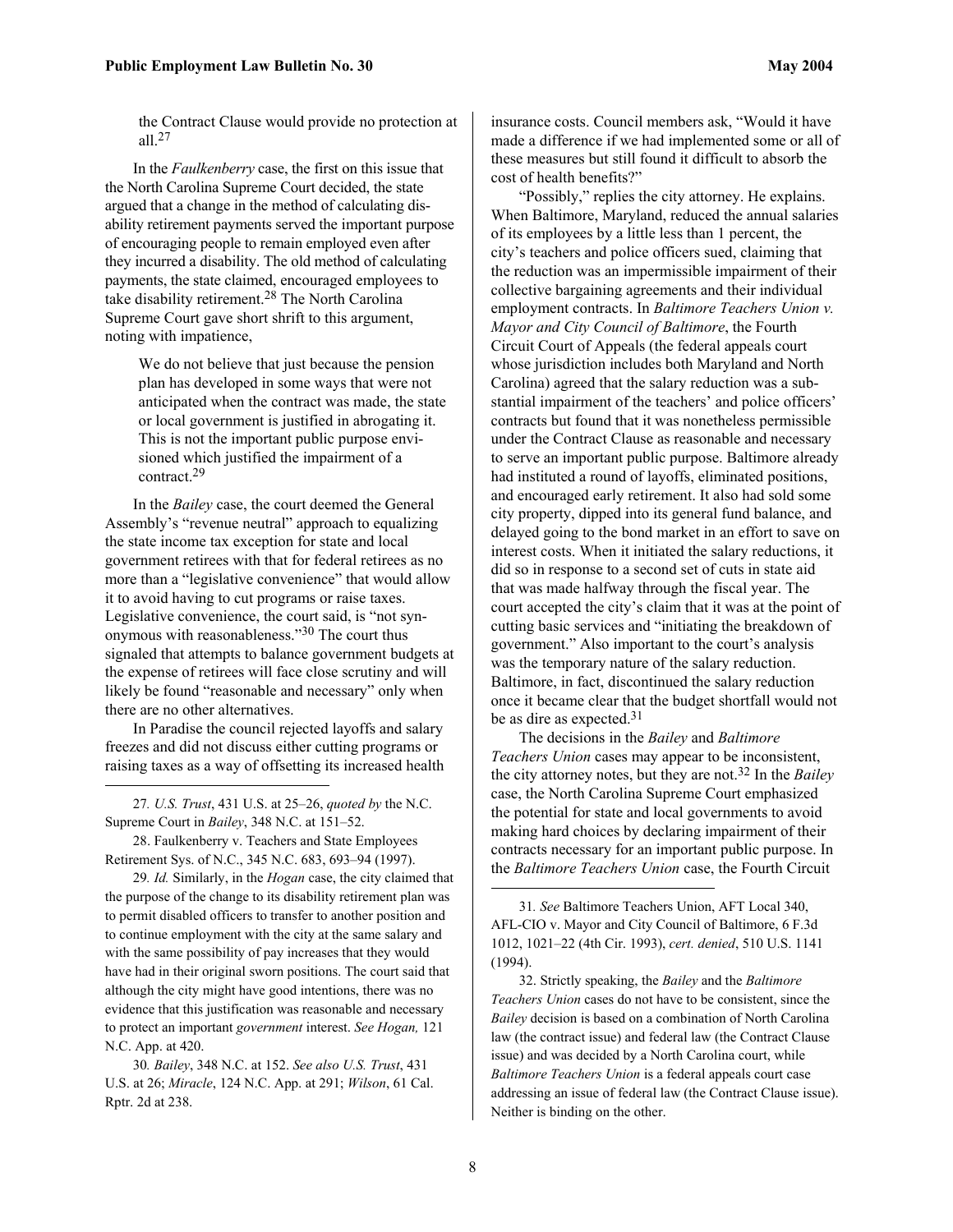<span id="page-8-2"></span>Court of Appeals noted that it could *always* be said that a city could have shifted the burden from another government program or could have raised taxes, in which case *no* impairment of a government contract could ever be found necessary for an important public purpose. [33 R](#page-8-0)ead together, the decisions in the *Bailey* and *Baltimore Teachers Union* cases highlight the caseby-case approach that the courts take in deciding this issue and the stringent standard of financial necessity that a jurisdiction seeking to impair its employment contracts must meet. That Paradise may not eliminate its retiree health insurance program for vested employees does not mean that no jurisdiction may ever do so.

Understanding why it may not eliminate its retiree health benefits except for new hires and for those who have not yet vested in the benefits, the Paradise City Council also realizes that it may not require current retirees to contribute to their premiums: the retirees were promised health insurance until age sixty-five at no cost to themselves, and the decision in the *Bailey* case says that employees have contractual rights to the terms of their retirement plans as those terms existed at the moment that the employees' rights vested.[34 T](#page-8-1)o require a 50 percent—or any—premium contribution would be to change the terms of the employmentcompensation agreement. The impairment-of-contract analysis would be almost identical to the one the city attorney did with respect to the elimination of the retiree health benefit plan for vested current employees.

#### *Change in the Coverage but Not the Cost*

One of the Paradise council members has another question: "Can we offer a less generous package of health benefits to retirees? What I mean is, can we replace the current plan with one that seeks to control use of medical care more closely so as to reduce costs, with savings passed on to us in the form of less expensive premiums? We could look for a plan with higher co-payments or co-insurance, that omits coverage of experimental procedures and requires prior approvals for a greater number of accepted procedures and for use of nongeneric drugs."

The city attorney sighs. He is not sure what to tell council members, for the North Carolina courts have never addressed this issue. "The vested rights approach to retirement income that the North Carolina Supreme Court adopted in the *Faulkenberry* and *Bailey* cases,"

<span id="page-8-0"></span>33*. Cf. Bailey*, 348 N.C. at 151–53, with *Baltimore Teachers Union*,, 6 F.3d at 1019–20.

1

<span id="page-8-1"></span>34*. See* Simpson v. Local Gov't Employees' Retirement Sys., 88 N.C. App. 288, at 223–24.

he says, "doesn't translate well when you try to answer this particular question." The decisions in the *Bailey* and *Faulkenberry* cases and in *Simpson v. Local Government Employees Retirement System* all stand for the proposition that at the moment of vesting, an employee "locks in" to the terms under which the benefit is being offered at that particular time. That makes sense for a pension—a cash benefit, established by a formula. But the world of medicine changes rapidly, and health insurance changes almost equally rapidly. Locking in to a specific health benefit does not seem desirable: new conditions and new treatments for existing conditions may not be covered. Neither does it seem practical: either the health insurance product or the health insurance company or both may not exist in several years time, or the company may cease to write health insurance policies in the relevant market.

Should this issue reach a North Carolina appellate court, the law in this area might go one of two ways. The court might decide that the vested rights approach does not apply in the health benefits context, or it might decide that the approach does apply but must be modified to reflect the changing nature of health insurance.

Given the court's reasoning in the *Bailey* case, it is hard to see the basis on which a court might distinguish retiree health benefits from pension payments and find that the vested rights approach does not apply. The cost of an individual health insurance policy for someone of retirement age is beyond the reach of many retirees, and for some, the retiree health benefit is worth more than the retirement income benefit. The court in the *Bailey* case recognized the importance of retirees' expectational interests, and for that reason it seems unlikely that the North Carolina courts would reach a different conclusion with respect to vested rights in health insurance benefits than they did on retirement income benefits.

Alternatively, the court might extend the rule of the *Bailey* case and the related vested rights cases to health benefits. But in recognition of the practical problem posed by the changing nature of health insurance, it could borrow the "disadvantages v. new advantages" approach adopted by California and a number of other states for resolving issues such as this. The "California Rule" holds that even when pension rights are contractual, they may be modified by a legislature when doing so is necessary and reasonable. The singular feature of this approach is that to be reasonable, any disadvantages effected by the changes must be offset by comparable new advantages.[35](#page-8-2)

<sup>35</sup>*. See* Allen v. Board of Admin. of the Public Employees' Retirement Sys., 665 P.2d 534 (Cal. 1983), *cert.*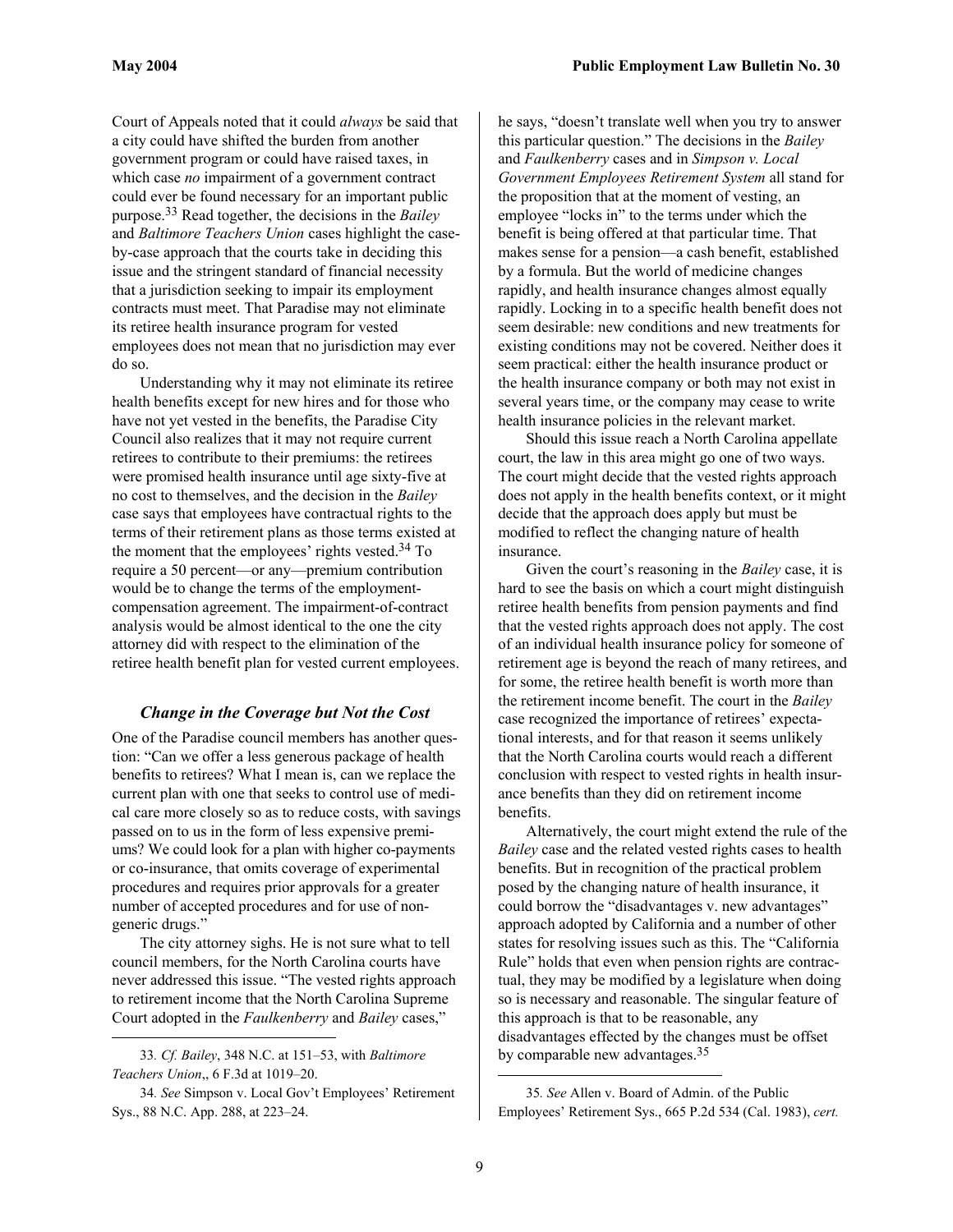<span id="page-9-4"></span>The Alaska Supreme Court applied the California Rule to the question of retiree health benefits in 2003 in *Duncan v. Retired Public Employees of Alaska, Inc*. The Alaska Constitution, like a number of other state constitutions, [36](#page-9-0) explicitly protects the accrued retirement benefits of public employees from being diminished or impaired. The Alaska courts have interpreted this provision of the constitution as including retiree health benefits. [37 A](#page-9-1)lthough in Alaska, the right to benefits vests at the moment employment begins, there, as in California, the courts allow reasonable modifications to promised benefits if changes that result in disadvantages to employees are accompanied by comparable new advantages. In assessing the plaintiff retirees' challenge to changes in their health benefits package, the Alaska Supreme Court noted that one reason the U.S. Congress had exempted the health insurance plans of private-sector employers from ERISA's vesting requirement was that the cost of such plans fluctuates in response to unpredictable variables. In contrast, the actuarial decisions behind the fixed annuities offered by pension plans are based on fairly stable data.<sup>38</sup>

The Alaska Supreme Court concluded that in the context of health insurance, "the natural and ordinary meaning of 'benefits'"—that is, the measure of whether retirees are getting the benefits for which they contracted—is the coverage provided, not the cost to the government employer of providing the insurance. What the retirees have, the court said, is a vested right to a reasonable health insurance package, "one which is in keeping with the mainstream of such

*denied*, 465 U.S. 1015 (1984); Betts v. Board of Admin. of the Public Employees' Retirement Sys., 582 P.2d 614 (Cal. 1978). Like North Carolina's vested rights approach, the California Rule was first adopted in the context of retirement income benefits. For other states that have adopted this approach, *see, e.g.*, Duncan v. Retired Public Employees of Alaska, Inc., 71 P.3d 882 (Alaska 2003); Calabro v. City of Omaha, 531 N.W.2d 541, 551 (1995); Booth v. Sims, 456 S.E.2d 167, 184–86 (W.Va. 1995). For a survey of approaches taken by other states as of 1987, *see Simpson*, 88 N.C. App. at 222.

<span id="page-9-0"></span>36*. See*, *e.g.*, ILLINOIS CONST. art. XIII, § 5-; MICHIGAN CONST. art. IX, § 24; NEW YORK CONST. art. V, § 7; HAWAII CONST. art. XVI, § 2-. *See also* Opinion of the Justices, 303 N.E.2d 320, 327 (Mass. 1973) (interpreting MASSACHUSETTS CONST.).

<span id="page-9-1"></span>37. ALASKA CONST. art. XII, § 7. *See also Duncan*, 71 P.3d at 888.

<span id="page-9-2"></span>38*. See Duncan*, 71 P.3d at 886.

 $\overline{a}$ 

packages, as they are negotiated and implemented for similarly situated employees over time."<sup>[39](#page-9-3)</sup>

Where does this leave the Paradise City Council? The city attorney feels comfortable telling council members that they could change the retiree health benefits package, because, in fact, they already have done so several times in the last twenty years and because the original plans in which several employees and retirees vested are no longer even offered by health insurers. He can point to no North Carolina case law prohibiting the council from reducing the substantive benefits offered. But he suggests that in light of the California Rule and the *Duncan* case, the least risky and perhaps fairest course of action is to give retirees the same coverage offered to city employees currently on the payroll.

#### *Health Benefits as Current Compensation*

The council now asks the city attorney whether it can reduce the health benefits the city provides to current employees. "For heaven's sake, we've already changed plans, increased co-payments, and limited the network of doctors from whom they may seek care, all within the last three years!" exclaims one council member. The council member's confusion and exasperation are understandable. The city attorney assures the council that with respect to current employees, public employers can almost certainly change health plans, ask employees to share the cost of premiums, or, where they are already sharing the cost, ask them to contribute more. Benefits may be reduced in scope, prior approvals may be required, and co-payments may be added.

What accounts for the different treatment of health insurance benefits of current employees and those of retirees? Health insurance benefits are universally regarded as a form of *current* compensation for employees who still are on the payroll.<sup>40</sup> With the

40. Despite that universal understanding, very few legal cases stand for such a proposition. This is due, in part, to the fact that under ERISA, which governs almost all privatesector health insurance benefit plans, "welfare benefits plans" (of which health insurance is one example) are distinguished from "compensation," which is generally limited to payment of cash wages. *See* 29 CFR §§ 2510.3-1(a)(2), (b). In publicsector employment, how each state defines "compensation" in its statutes varies. *See, e.g.*, Police Ass'n of Mount Vernon v. New York State Public Employment Relations Bd., 510

<span id="page-9-3"></span><sup>39</sup>*. See Duncan,* at 888–89, 891, *quoting* Studier v. Michigan Public Sch. Employees Retirement Bd., File 00- 92435-AZ, Cir. Ct. for Ingham County, Mich., Ct. Order of Feb. 21, 2001.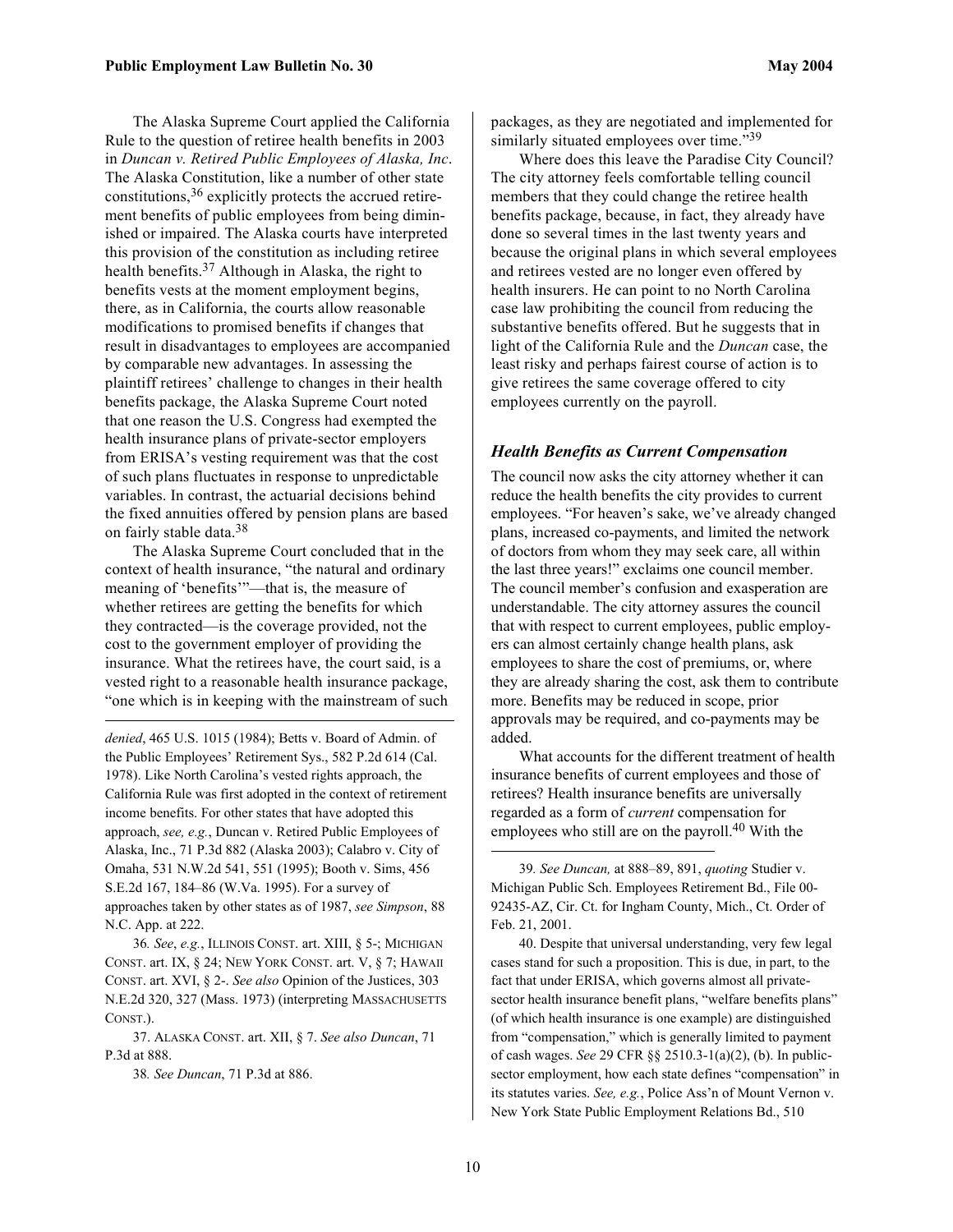$\overline{a}$ 

exception of employment agreements for a specific term (such as those that cities and counties frequently enter into with their managers), public employers are generally free to increase or decrease employee compensation as they see fit. For North Carolina cities and counties, the authority to do so comes from the General Statutes.[41 P](#page-10-0)ublic employees have on occasion challenged reductions to their rate of pay or to other forms of compensation, but the courts have routinely rejected the notion that a public employee has a vested right in any rate or method of compensation. [42](#page-10-1) 

Although a health benefit may be part of an employee's total current compensation, certain rules apply to benefits that are not applicable to wages. As discussed above, when personnel policies are set forth in a personnel manual or a policy enacted by resolution of the governing board, no property interest either in continued employment or in the terms and conditions of employment is created. To create a property interest in employment, a personnel policy must be adopted by

N.Y.S.2d 742, 744 (N.Y. App. Div. 1987), Slattery v. City of New York, 686 N.Y.S.2d 683, 691–92 (N.Y. Sup. Ct. 1999), both of which held that health insurance is a form of current compensation within the meaning of the New York Public Laws.

<span id="page-10-0"></span>41. G.S. 160A-162(a) grants to municipal councils the power to "fix or approve the schedule of pay, expense allowances and other compensation for all city employees . . ." G.S. 160A-162(b) gives them the authority to "purchase life, health, and any other forms of insurance for the benefits of all or any class of city employees and their dependents." G.S. 153A-92(a) and (d) grant identical authority to county boards of commissioners with respect to county employees.

<span id="page-10-1"></span>42*. See, e.g.*, Abeyounis v. Town of Wrightsville Beach, 102 N.C. App. 341, 344 (1991) (holding that town may increase or decrease salary of its police officers in its discretion); Keeling v. City of Grand Junction, 689 P.2d 679, 680 (Colo. App. 1984) (holding that firefighters and police officers do not have vested contract right and could reasonably have relied on continuance of particular rate or method of compensation); Chicago Patrolmen's Benevolent Ass'n v. City of Chicago, 309 N.E.2d 3, 6 (1974) (holding that public employees have no property rights in continuance of any specific rate or method of compensation). *But cf.* Baltimore Teachers Union, AFT Local 340, AFL-CIO v. Mayor and City Council of Baltimore, 6 F.3d 1012, 1015–16 (4th Cir. 1993), *cert. denied*, 510 U.S. 1141 (1994) (holding that inclusion of wage rate negotiated by teachers' and police officers' unions with city in city budget ordinance created contractual right to that rate of compensation for life of budget).

ordinance[.43 T](#page-10-2)his is consistent with the broader rule adopted by the North Carolina courts, applicable to both public- and private-sector employment, that an employer's issuance of a personnel policy manual or handbook for employee use does not create an implied contract of employment incorporating the document's terms.[44 O](#page-10-3)ne exception to this rule is relevant in this context: when a handbook or a manual has promised employees certain benefits, the promise is enforceable, and the employer must provide the benefits promised. [45](#page-10-4) 

This principle does *not* mean that public employers lack the authority to alter or eliminate a benefit promised in a handbook. Rather, it means that employers must provide the benefit as long as the provision and the handbook that contains it remain in effect.

For example, in one case, an employee manual represented that certain management employees were entitled to a severance payment if their employment was terminated without cause. The court ruled that it was the employer's burden to prove that it had eliminated the benefit and communicated the change to employees before a particular plaintiff's termination.<sup>46</sup>

Similarly, in another case, an employer promised in its handbook that employees could maintain coverage under the employer's group health plan in the event that they became permanently disabled during their employ-ment. The court ruled that the promise was enforceable even when changes in the terms of the group health plan made the cost of covering a disabled employee much more expensive than anticipated.<sup>47</sup>

Therefore, when a public employer changes some aspect of its health insurance benefit for current employees—for example, the contribution rate, the availability of coverage for spouses and dependents, or the scope of benefits—it should clearly communicate the change to employees. If information about the benefit is contained in an employee handbook, manual, or policy, the employer should ensure that it records the change there.

<span id="page-10-3"></span>44*. See* Rucker v. First Union Nat'l Bank, 98 N.C. App. 100 (1990); Smith v. Monsanto Co., 71 N.C. App. 632 (1984); Griffin v. Housing Auth., 62 N.C. App. 556 (1983).

<span id="page-10-4"></span>45*. See, e.g.*, Brooks v. Carolina Telephone, 56 N.C. App. 801 (1982) (severance payments); Welsh v. Northern Telecom, Inc., 85 N.C. App. 281, *disc. rev. denied*, 326 N.C. 601 (1987) (vacation and retirement benefits); White v. Hugh Chatham Mem'l Hosp., 97 N.C. App. 130 (1990) (extended insurance benefit).

<span id="page-10-6"></span><span id="page-10-5"></span>46*. See, e.g.*, *Brooks*, 56 N.C. App. at 804. 47*. See White*, 97 N.C. App. at 131–32.

<span id="page-10-2"></span><sup>43</sup>*. See* Pittman v. Wilson County, 839 F.2d 225 (4th Cir. 1988); Kearney v. Durham County, 99 N.C. App. 349 (1990).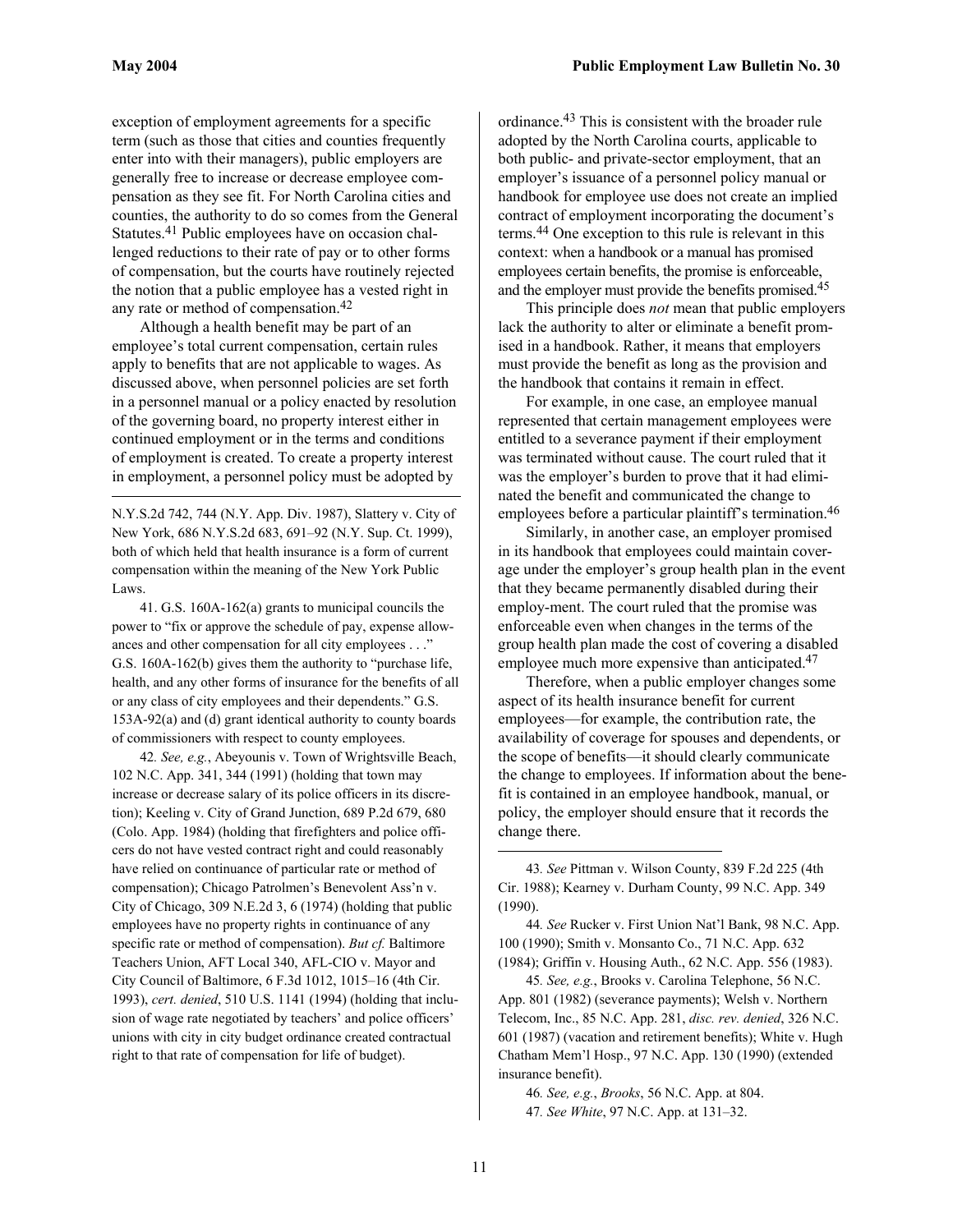#### **How a Public Employer Can Maintain the Ability to Change Health Insurance Benefits**

What can a public employer do to maintain flexibility in providing retiree and employee health benefits? The North Carolina cases on retirement income benefits, taken together with cases from other jurisdictions that address the issue of retiree health benefits, suggest that public employers should continue to provide health insurance to retirees and to current employees who have vested in the benefit on the same terms as they have previously promised to do. They also should maintain the same premium contribution rates unless they have reserved the right to change the rates.

As for the provisions of the plan itself, an employer is unlikely to be able indefinitely to offer the health insurance plan that was in effect at the time of an employee's vesting. It therefore should provide retirees with a plan that has generally comparable coverage or, at a minimum, that offers the same benefits provided to current employees.

To position themselves better for the future, public employers should take a fresh look at what they want to offer employees in the way of both current and retiree health benefits in light of existing and projected resources. They then should undertake a comprehensive review with legal counsel of all the documents policies, resolutions, ordinances, handbooks, and memoranda—that set forth the terms under which they now offer health benefits to current employees. If they do not wish to make a contractual commitment to providing retiree health benefits to current employees when they retire, they must clearly reserve the right to alter or eliminate the benefits in the appropriate documents.

There is no "right" decision. Some employers may view a promise of retiree health benefits as an important tool for recruitment and retention and make an enforceable promise to provide them. Within that group, some may reserve the right to change the plan or to ask for increased retiree contributions to cover the cost of the premium. Other employers may simply not have the option of firmly committing themselves to a retiree health benefit. They may need to eliminate it altogether for the future. Alternatively, they might consider offering it with the proviso that the employer may eliminate it at any time in its sole discretion or subject to the availability of funds.[48](#page-11-0) 

Public employers should take the same approach with health insurance for current employees. Although

 $\overline{a}$ 

the law generally allows an employer to change current compensation (including health benefits) prospectively, it would be prudent—as well as fair to employees—to make clear that the offer of health benefits is not absolute and unchanging but can be modified in response to economic conditions, medical advances, and employees' needs.

# **Part II: Reducing Benefits Other Than Health Insurance**

It is clear to the Paradise city council that whatever savings they may be able to relize within the law are not going to solve their budget problems. They now look to the other employee benefits the town provides to see where the law might permit cuts:

- the North Carolina 401(k) supplemental retirement plan
- the law enfocement and firefighter supplemental retirement plan
- the life insurance program
- the severance pay package for layoffs
- vacation benefits
- the longevity pay plan.

To which of these are current employees or retirees entitled, and which may be changed now?

#### **Supplemental Retirement Programs**

Like most local governments, Paradise participates in the North Carolina Local Government Retirement System (LGERS). Paradise cannot, of course, make any changes to the formula governing its contributions to LGERS, or to the formula determining how much its employees will receive as an annuity upon retirement. Those matters are governed by statute and only the General Assembly can change them.<sup>49</sup>

Like many North Carolina cities, Paradise also participates in the Supplemental Retirement Income Plan of North Carolina (the NC 401(k) Plan). In addition, Paradise has its own supplemental retirement plan for law enforcement officers and firefighters (the Paradise LEOF Retirement Plan).

At the outset of its budget deliberations, the Paradise city council had assumed that it could eliminate the city's contribution to employees' NC 401(k) Plan accounts. There was also consensus for reducing the amount of the supplemental retirement payment made under the LEOF Plan. Now, after working with the city attorney to understand the issues

<span id="page-11-0"></span> <sup>48</sup>*. Cf.* Norris v. City of Wilmington, 110 F.3d 60 (4th Cir. 1997), 1997 WL 159532 (unpublished opinion).

<span id="page-11-1"></span><sup>49.</sup> The statutory scheme governing LGERS may be found in Article 3 of Chapter 128 of the General Statutes.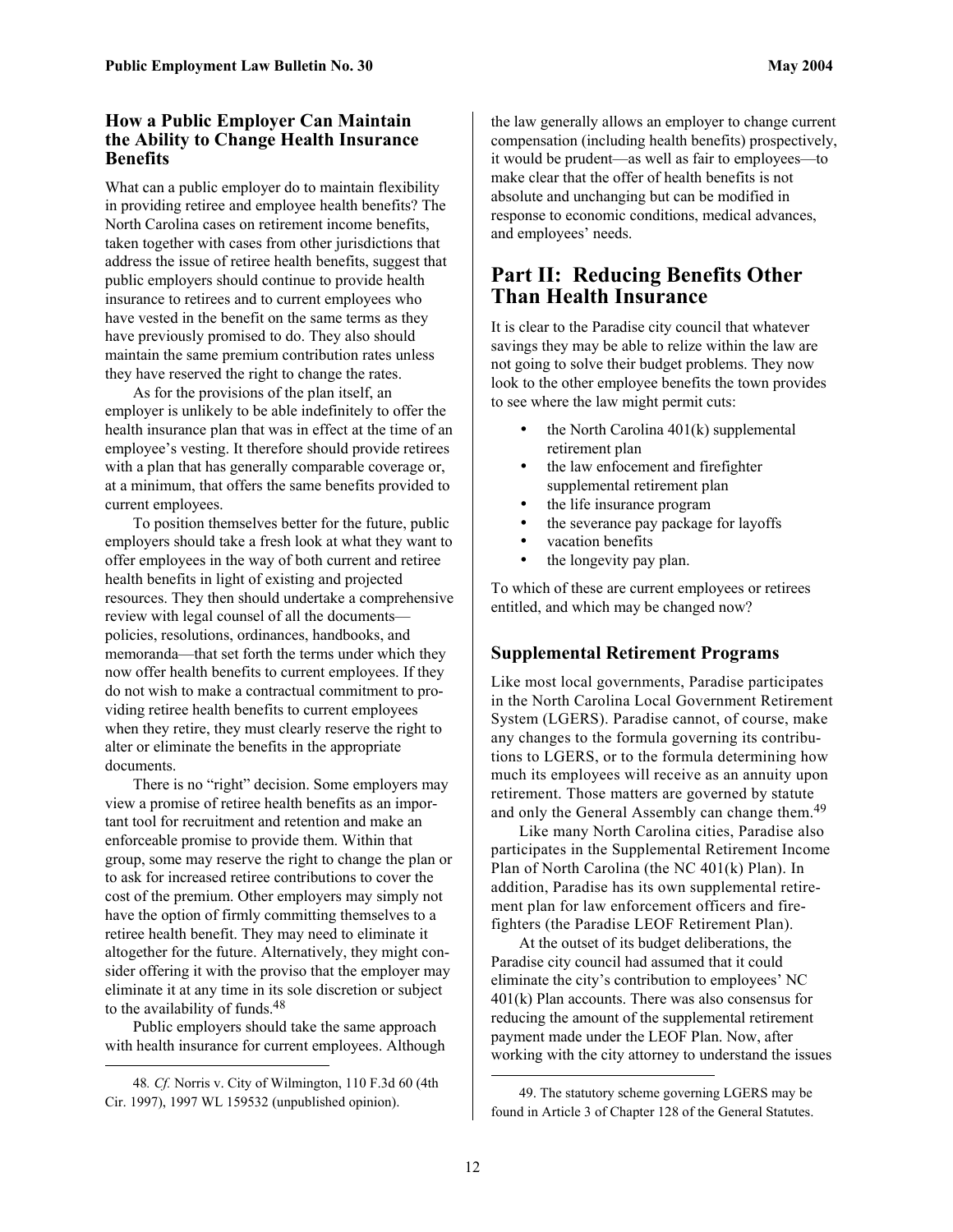involved in reducing employee and retiree health benefits, council members assume that they cannot make any changes in either of the city's supplemental retirement programs. They are wrong in one case: they can eliminate the city's contribution to the 401(k) plan. They cannot, however, make changes to the LEOF Plan except for those who have not yet vested in the plan.

#### *The North Carolina 401(k) Plan*

Each year, Paradise has contributed to each employee's NC 401(k) account an amount equal to 3% of the employee's annual salary.<sup>50</sup> There is a one-year minimum service requirement before an employee becomes eligible for the employer contribution.

"You have told me that you need to cut total compensation costs," the city attorney tells the council. "The 401(k) plan is one place where you can do so." Council members are surprised. "This is a retirement plan," one member notes, "just like in the *Bailey* case."

The city attorney explains. At issue in the *Bailey* case was the way in which retirement income payments would be calculated under LGERS, a defined benefit plan. The North Carolina 401(k) Plan, by contrast, is a defined contribution plan. [51 A](#page-12-1)lthough withdrawals from 401(k) plans are treated as deferred compensation for income tax purposes, there is a significant difference between employer contributions to the NC 401(k) Plan and to LGERS. The employer makes a contribution to a defined-benefit plan like LGERS in fulfillment of a promise to pay an employee a sum in the future during retirement—for work done in the present. As the city attorney explained earlier, the statutes fix the way in which the amount of that future payment will be calculated.

There is no such promise of future payments on the part of the employer when it tells employees that it will make a contribution to a defined-contribution plan like the NC 401(k) Plan. Instead, employers pay employees a sum in the present for work done in the present—the payment is made in the form of a current contribution to the employee's account in the defined contribution plan (usually employees are also contributing a portion

 $\overline{a}$ 

of their current compensation to the accounts through salary-reduction agreements).

In a defined-benefit plan like LGERS, the employer promises the employee a predictable sum of money in retirement. In a defined-contribution plan like the NC 401(k) Plan, the employer pays employees a specified part of their current compensation separately, by depositing it into the 401(k) account. This portion of their compensation is shielded from present (but not future) income tax liability. The employees themselves then each make decisions about how to manage the money in the account. Employees bear sole responsibility for how much money is available for withdrawal upon retirement. In other words, employees receive the contribution in the present, but are prohibited from withdrawing the contribution, and any money made as a result of investing the contribution, until retirement.

Because a 401(k) contribution is a form of current compensation, the city attorney says in conclusion, the city could reduce or eliminate it, just as it may reduce employees' salaries and reduce their current health benefits. He pauses. "If we made the 401(k) contributions in one lump-sum payment into employees' accounts at the end of the year, maybe we would have to go ahead and make this year's payment. But since we make our paymentd each month, then they may be reduced effective immediately."

"What's the difference?" a council member asks. The city attorney explains that an end-of-year contribution could be seen as a form of deferred compensation for that year—not compensation deferred until retirement, but compensation for work done in this calendar or budget year whose payment is deferred until the end of the year. So maybe *Bailey* would apply to the current year's payment. On the other hand, when employers make a 401(k) contribution at the end of the year, they do not typically make a pro-rated contribution for employees who have quit or been terminated mid-year—they make no contribution for those people. So, he continues, one could argue that the contribution is a bonus given at the end of the year in the council's discretion, and not compensation deferred until the end of the year. So *Bailey* would not apply. Taking that approach, the council could eliminate an end-of-year contribution effective for this year. But because there is no case law on this issue, the city attorney says, he would recommend that to avoid litigation, a council should eliminate an end-of-year contribution to employees' NC 401(k) Plan accounts effective with the next year.

Fortunately for Paradise, the city attorney concludes, it seems clear that a monthly contribution system can be eliminated at the end of this month.

<span id="page-12-0"></span><sup>50.</sup> For the North Carolina 401(k) Plan, see G.S. §§ 135- 90–135-95.

<span id="page-12-1"></span><sup>51.</sup> Government-employer retirement income plans, like government-employer welfare benefit plans, are not governed by ERISA. This is true both of defined-benefit plans like LGERS, the Teachers and State Employees Retirement System, and supplemental retirement plans established by individual jurisdictions, and of defined-contribution plans like the North Carolina 401(k) Plan.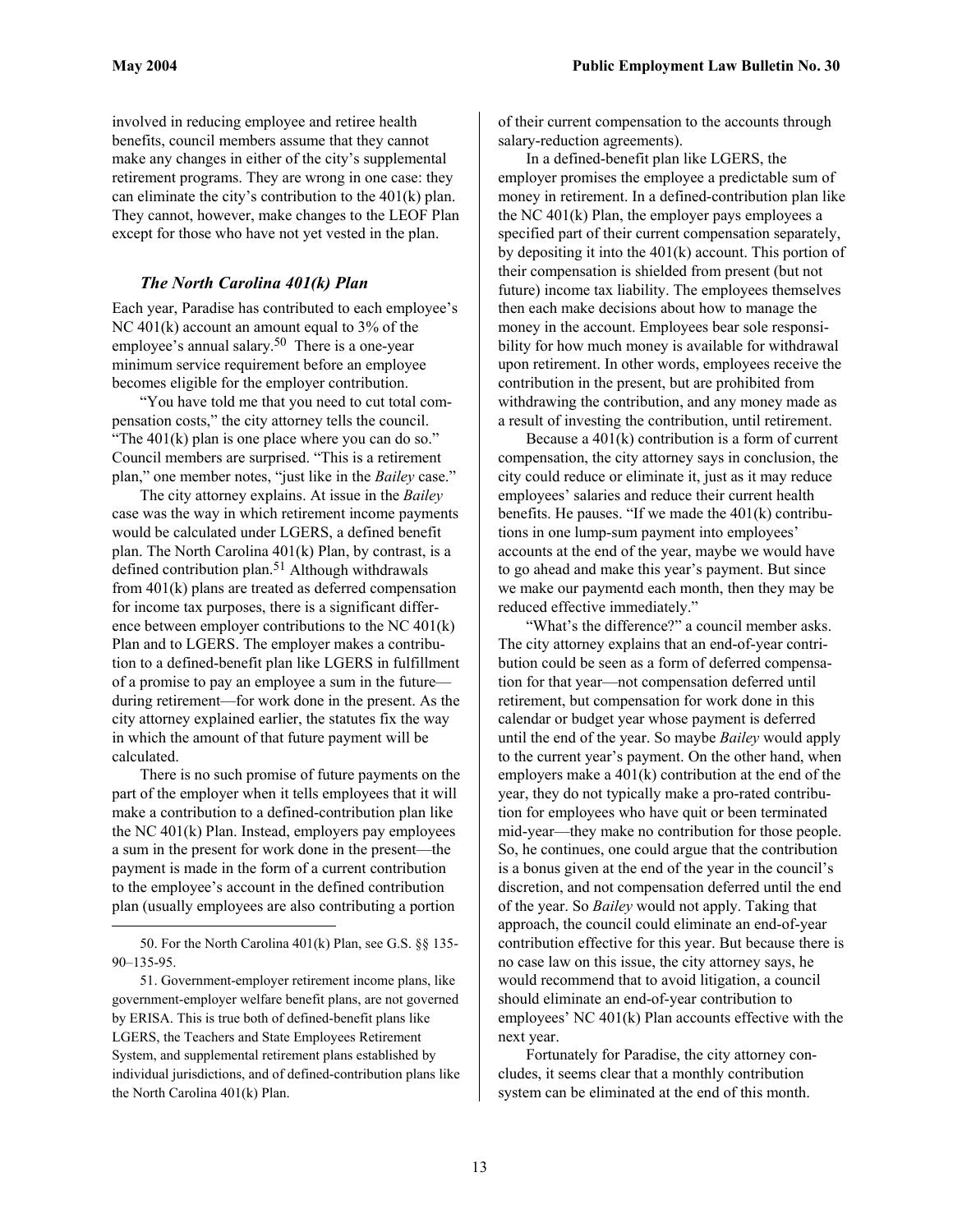#### *The Paradise Law Enforcement Officer and Firefighter (LEOF) Retirement Plan*

"As far as the LEOF Plan goes," the city attorney tells the Paradise city council, "you cannot make a change in the plan that affects those who have already vested. The analysis and the outcome are the same as in the *Bailey* case."

Under the Paradise LEOF Plan, police officers and firefighters must work for the city for a continuous five-year period before they are eligible to participate in the plan. Once a police officer or firefighter reaches the five-year mark, he or she vests in the plan and, after retirement, the city pays the employee on a annual basis an amount equal to 5% of the retired employee's annual LGERS pension payment as a retirement supplement. Retired employees who earn more than \$10,000 from post-retirement employment are not entitled to the supplement. The LEOF Plan was adopted by ordinance.

The council wants to amend the LEOF ordinance to reduce the supplement to 2.5% of an employee's LGERS payment and to lower the cap on postretirement income to \$5,000. Can it do so? It certainly has the power to amend the ordinance. But just as the state had done in the *Bailey* case, Paradise had promised its public safety officers compensation in retirement for work done in the present. According to the *Bailey* case, those retirees and current employees who have worked the requisite five years and vested in the plan have a *contractual* right to the 5% supplement and the \$10,000 cap on earnings. This contractual right is enforceable notwithstanding any changes to the ordinance.<sup>52</sup> The proposed changes, if adopted, could apply only to new hires and to current police officers and firefighters who had not yet met the five-year continuous service requirement.

#### **Life Insurance**

 $\overline{\phantom{a}}$ 

Paradise also offers its employees a life insurance benefit. After completing one year of service, employees may enroll in the city's life insurance program. For each current employee, the city pays the entire cost of the premium for a term lifeinsurance policy with a \$100,000 death benefit. Under discussion are proposals (a) to reduce the city's contribution to fifty percent of the cost of the

premium for a \$50,000 term-life insurance policy, or (b) to eliminate the benefit entirely.

"This certainly isn't current compensation," says the manager with a sigh. "Payable after death is about as deferred as compensation can get." The city attorney smiles. "I know that most people think about life insurance benefits in that way," he says, "but this is, most definitely, a form of current compensation."

In the case of life insurance, the city is not promising to pay the employee's beneficiaries any money; it is the life insurance company making that promise. What the city is doing is paying the premium that purchases the policy. What an employer does in providing life insurance for its employees is analogous to what it does in providing health insurance: the employer does not provide medical care; it only purchases the policy that gives the employee the right to access care under the policy's terms. Paradise may reduce or eliminate its life insurance benefit, just as it can with health insurance for current employees and with the city's contribution to 401(k) accounts.

One of the council members asks about the oneyear service requirement. Don't employees have a vested right in the benefits after one-year, she wonders. The city attorney answers her question with one of his own: why is the one-year service requirement there in the first place? The city's human resources director provides the answer. Administratively, the human resources director tells them, it is more efficient to add someone to the program once it is clear that the employee is likely to stay with Paradise. Payment of the premiums going forward was never meant to be deferred compensation for work done in the first year.

"Exactly," the city attorney says. The payment of the life insurance premium is not deferred compensation, so the vested rights and impairment of contract analysis set forth in the *Bailey* case do not apply.

Would that still hold true, the manager asks, if there were a five-year service requirement, rather than a one-year requirement? Probably, although an employee would have a somewhat stronger argument that payment of the life insurance premium is a "reward" and thus, a form of deferred compensation, for the first five-years of service. There are no cases supporting such a position. But for a jurisdiction with a longer service pre-requisite for participation in a life insurance program, it might be advisable for the employer to make clear in its employee manual and in any recruiting or other material that references the life insurance benefit, that payment of the benefit

<span id="page-13-0"></span><sup>52.</sup> See page 4 above for a discussion of why the ordinance-resolution distinction is important for establishing the existence of a property right in the terms of employment, but is not relevant in establishing a contractual right to benefits.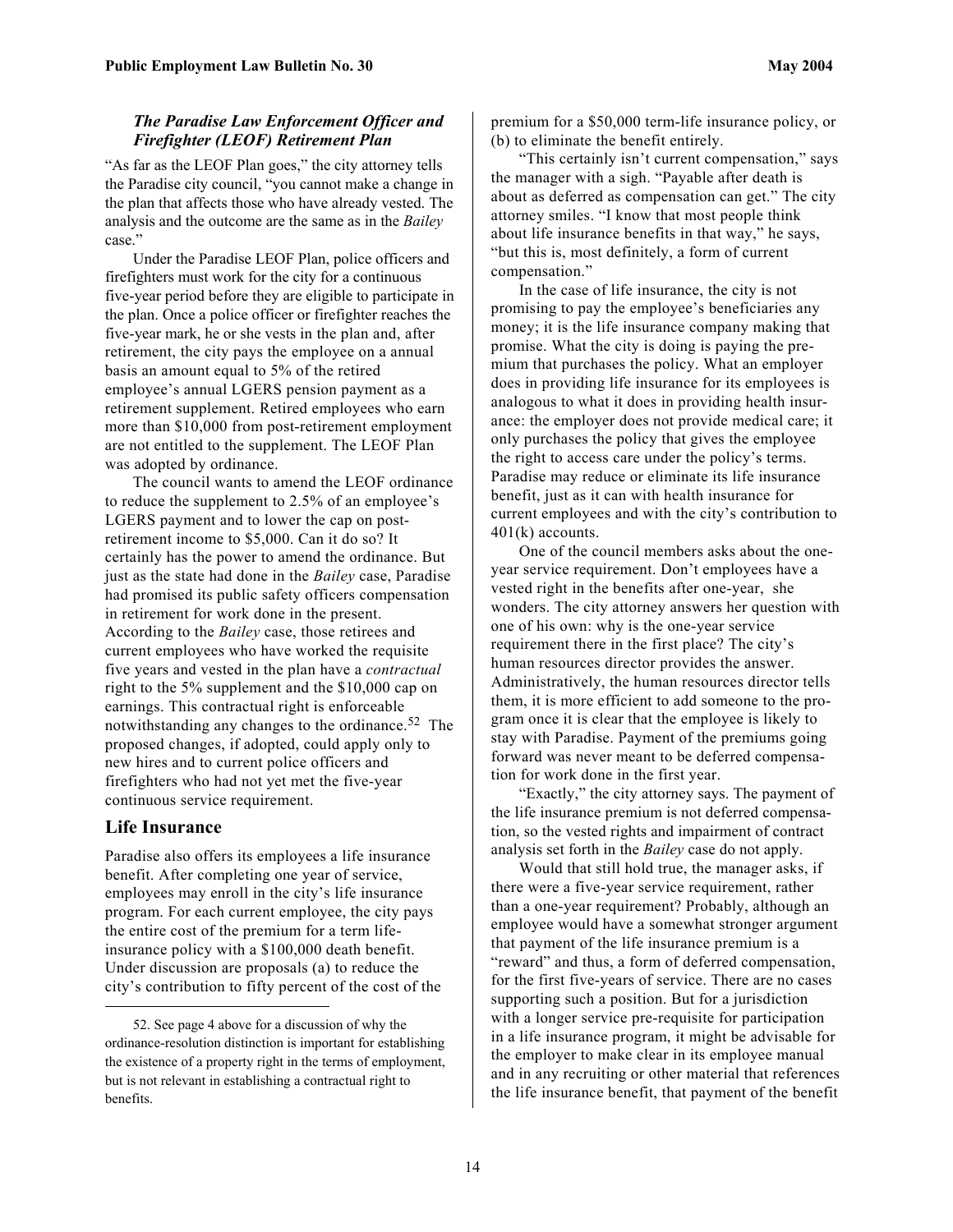<span id="page-14-1"></span>premium is a retention tool and form of current compensation.

As is the case with current employee health insurance, a public employer that is changing or eliminating its life insurance benefit should clearly communicate the change to employees and amend any employee handbook, manual or policy to reflect that change. Otherwise, for as long as the employer's materials represent that it will pay all or some part of employees' life insurance premiums, the employer will be legally obligated to do so. A promise to provide a life insurance benefit in retirement, on the other hand, is a form of deferred compensation and is subject to a vested rights and impairment of contract analysis.

#### **Payments Made at the Termination of Employment: Severance Pay and Vacation Pay**

The manager has suggested that the city council should also take a look at payouts made to employees at the termination of their employment. Paradise has been making so-called "severance payments" to employees terminated under certain conditions set in forth in the personnel policy. It has also paid employees the cash value of accrued but unused vacation time at termination. It has become increasingly difficult to budget for such payments, so the manager would prefer to see cuts made here before they are made in retirement or health benefits.

#### *Severance Pay*

Some public employers have severance pay plans. Generally speaking, such plans provide for the payment of a fixed sum to employees who have been dismissed not because of poor performance or misconduct, but because either a reorganization has resulted in the elimination of their jobs, or budgetary constraints have led to a reduction-in-force.

Paradise had incorporated a severance pay plan into its personnel ordinance several years earlier in an effort to make its total benefits package more competitive with private-sector employers. The Paradise Severance Pay Plan provides for payment of onemonth's regular wages or salary for each year's employment with the city to any permanent employee (that is, any employee who has completed the probationary period) whose position is eliminated. One of the council members observes that the plan is extremely generous in that it offers severance pay to employees with a fairly limited record of service to the city.

Instead of scrapping the severance pay plan in its entirety, the council member suggests that the city limit it to those employees with ten years or more of city service.

The city manager objects. "Won't that create a vested right that will keep the city from ever being able to eliminate severance pay as a benefit?" he asks. "We certainly don't want to do that?" responds the council member. "But how is a ten-year service requirement any different from the requirement that an employee have completed his probationary period?" They turn to the city attorney. The issue, the city attorney tells them, is whether severance pay is a form of deferred compensation, or whether it is a "fringe benefit" that employers can give and take away in their discretion.

There is only one North Carolina case in which the question of an employer's ability to eliminate severance pay arises, and unfortunately, in the end, the court does not reach this issue. The plaintiff in *Brooks v. Carolina Telephone and Telegraph Co.* claimed, among other things, that the defendant employer's personnel policy provided for payment of a severance package of thirty weeks salary to management employees in the event that they were fired, and that her employer had refused to pay her in accordance with the policy when she was discharged. The employer claimed in its defense that the severance pay policy was subject to change in the sole discretion of senior management, and that it had been revoked prior to the plaintiff's termination. The trial court found that Carolina Telephone and Telegraph had indeed terminated its severance pay program and granted summary judgment for the employer. The North Carolina Court of Appeals disagreed. It held that although the ability of management to discontinue the severance pay policy was not at issue, "whether plaintiff became entitled to such an allowance during and by reason of her employment" was still in dispute. The court said that employees who have worked in expectation of a severance package may have a contractual right to severance pay even if the employer rescinds the policy for future employees. [53](#page-14-0)

This is in keeping with the trend in other jurisdictions. Courts in other states have generally found that severance pay is not a discretionary "extra" or gratuity, but is a form of deferred compensation in which employees vest by virtue of their continued service.<sup>54</sup> One court explained it this way:

54*. See, e.g.*, Kirkland v. St. Elizabeth Hospital Medical Center, 34 Fed.Appx. 174, 179, 2002 WL 486242  $*3$  (6<sup>th</sup> Cir. 2002); Bolling v. Clevepak Corp., 484 N.E.2d 1367, 1375-76 (Ohio.Ct.App. 1984); Kulins v. Malco, A Micordot Company,

<span id="page-14-0"></span><sup>53</sup>*. See* Brooks, 56 N.C.App. at 804.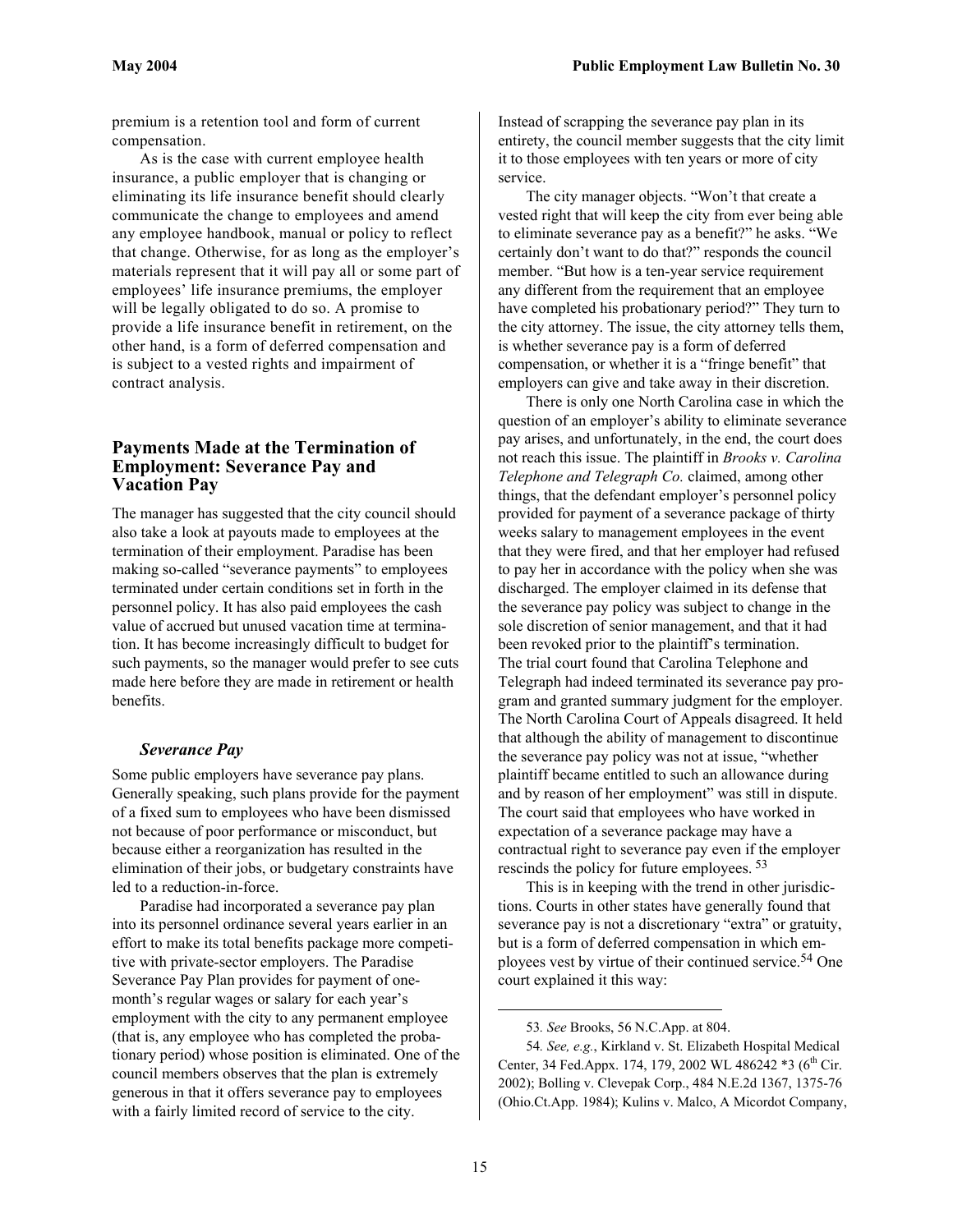<span id="page-15-4"></span>Severance pay is an *earned* benefit, one for which the employees work as much (and as hard) as they work for any other benefit or item of compensation . . . That being the case, it must then be realized that, as deferred compensation, severance pay accrues while it is being earned during the course of the employment relationship. . . Once earned, that right (and the amount of pay theretofore accrued) cannot thereafter be retroactively modified, diminished or eliminated by the employer . . . [55](#page-15-0)

There is another reason for considering severance pay to be a form of deferred compensation, the city attorney tells the manager and council. If severance pay is nothing more than a discretionary gift or gratuity, then it is likely in violation of Article I, Section 32 of the North Carolina Constitution, which prohibits the payment of any public money to anyone except in return for services rendered. In *Leete v. County of Warren*, the North Carolina Supreme Court held that a severance payment granted to a county manager after his voluntary resignation violated Article I, Section 32, because the payment was decided upon and made after his employment had ended. It was not, the court found, in return for services he had performed for the county.[56](#page-15-1) In *Leete*, the North Carolina Supreme Court did not categorically hold that North Carolina public employers may not offer severance pay without violating the North Carolina Constitution. Instead, it appeared to hold open the possibility that a promise of severance pay would be enforceable if it were part of an employment contract.<sup>57</sup> But the Supreme Court in *Leete* made clear that whether or not severance pay for a public employee is constitutional would depend in part on how that benefit is defined. The reason for finding that the severance payment in the *Leete* case violated Article I, Section 32 was that

. . . the compensation at issue was labeled as severance pay. "Severance pay" is defined as [p]ayment by an employer to an employee beyond

Inc., 459 N.E.2d 1038, 1043-44 (Ill.App.Ct. 1984) and cases cited therein; Mace v. Conde Nast Publications, Inc., 237 A.2d 360, 361 (Conn. 1967); Botany Mills, Inc., v. Textile Workers Union of America, AFL-CIO, 141 A.2d 107, 113-14 (N.J. 1958).

<span id="page-15-1"></span><span id="page-15-0"></span>55*. See Bolling*, ., 484 N.E.2d at 1375.

1

56*. See* Leete v. County of Warren, 341 N.C. 116, 121- 22 (1995).

<span id="page-15-2"></span>57*. See Myers v. Town of Plymouth*, 135 N.C.App. 707, 712-13 (1999). Note that G.S. § 143-27.2 provides for payment of severance wages to certain state employees when budgetary constraints dictate that a state institution be closed or a reduction-in-force implemented.

his wages on termination of his employment. Such pay represents a form of compensation for the termination of the employment relation, for reasons other than the displaced employee's misconduct, primarily to alleviate the consequent need for economic readjustment but also to recompense the employee for certain losses attributable to the dismissal.[58](#page-15-3)

The city attorney concludes by saying that if the council wanted to keep a reduced severance pay plan as part of its benefits package, it probably ought to specifically designate it a form of deferred compensation in order not to run afoul of Article I, Section 32. As a form of deferred compensation, the conditions of the severance pay plan could then only be modified prospectively. Thus, employees who as of now had completed their probationary periods should be considered to have "vested" in the severance benefit. If the council wants to put a 10-year service requirement as a pre-condition to eligibility for severance pay, it must do so starting with new hires and those who are currently in their probationary period.

#### *Vacation Pay*

Paradise employees currently receive 15 days of paid vacation leave each year. At the end of the year, any unused, accrued leave may be rolled over to the next year without limit. The personnel policy provides that both employees who voluntarily quit and those who are fired are entitled to the cash value of their accumulated vacation time when they leave employment. At retirement, unused vacation leave is converted to unused sick leave, so that it may be credited to the employee's length of service under LGERS. The manager has suggested that the council change the policy to one of "use it or lose it"—that is, one in which employees must use their accrued vacation time in the year in which it is earned or have it erased from the books. At a minimum, he has told the council, it should limit the rollover of unused vacation days to maximum of 30 days at any given time.

The city attorney advises the manager and council that there will be no problem making either of the suggested changes going forward, provided that employees are properly informed of the new policy.<sup>[59](#page-15-4)</sup>

<span id="page-15-3"></span><sup>58</sup>*. Leete*, 341 N.C. at 119, *citing* Black's Law Dictionary 1374 (6th ed. 1990).

<sup>59.</sup> Although G.S. 95-25-14(d) provides that with exception of certain, limited provisions, the North Carolina Wage and Hour Act (Article 2A of Chapter 95) does not apply to state and local government employers, the Act is nonetheless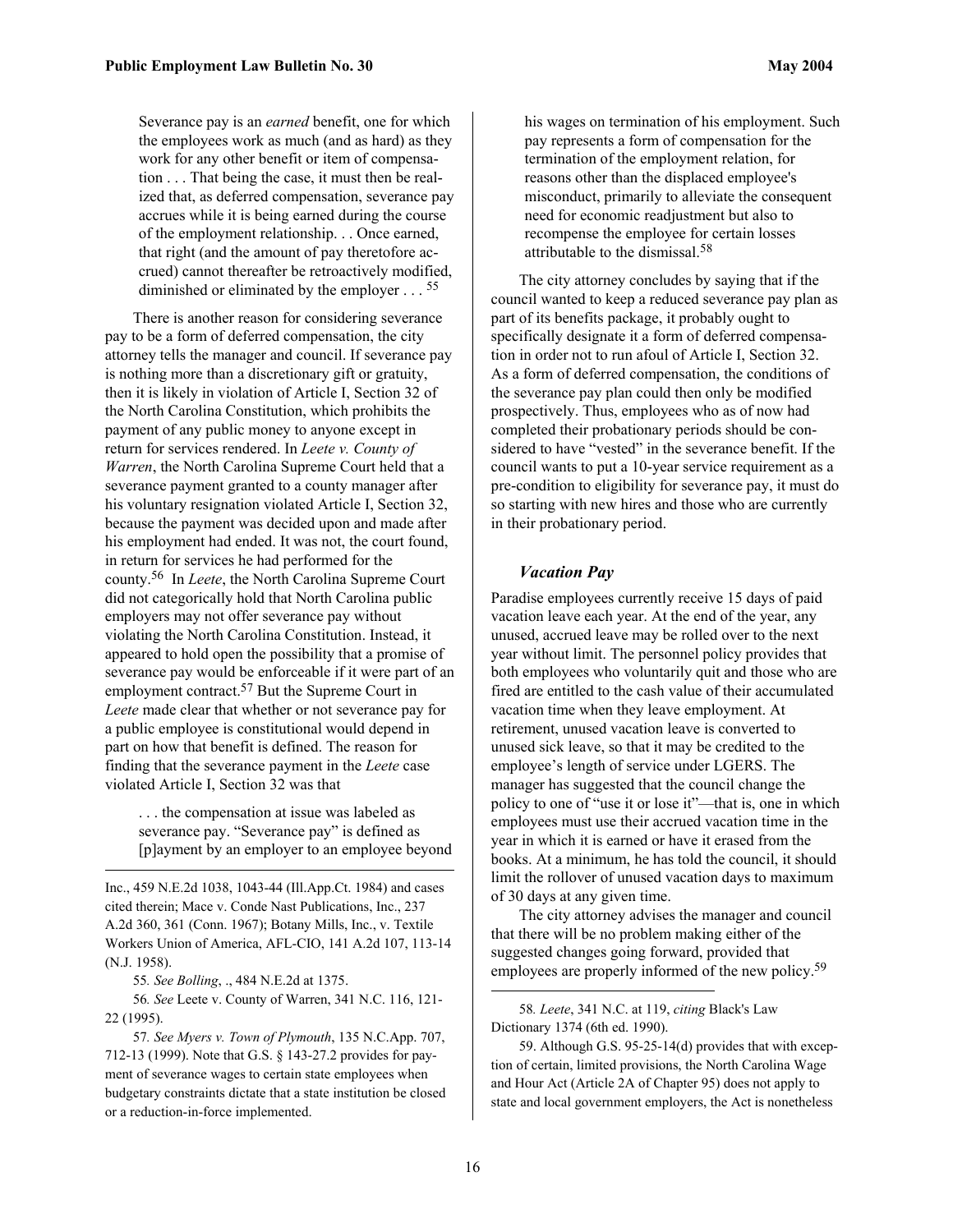Since an employer is not required by any state or federal law to provide paid vacation leave, it may condition the accrual and use of this benefit as it chooses: it may give five days paid vacation leave, ten days or a month; it may give a greater number of days of paid vacation leave to one group of employees, and fewer days to another group. While an employer is free to payout unused leave at termination, it is also free to choose not to do so. Similarly, it may allow for unrestricted accumulation of vacation leave or it may limit accrual to no more than a specific number of days.

Nevertheless, the city attorney continues, once an employer has established a policy of granting employees paid vacation leave and of making a payment to employees in lieu of their use of the time off, vacation leave by its very nature becomes earned, but deferred, compensation and part of an employee's employment contract. Employees vest in the benefit as they earn it.<sup>60</sup>

Thus, all vacation leave accrued under Paradise's current policy must be paid out before any new policy becomes effective. Alternatively, the city's human resources department may keep all vacation leave accrued under the current policy on the books until employees either use their leave, terminate employment, or retire. At the moment that the new policy takes effect, its terms—whether they turn out to be "use it or lose it" or a maximum accumulation of 30 days—become the terms of the employment contract going forward for all work done in the future.

## **Longevity Pay**

 $\overline{a}$ 

The last item on the manager's list for discussion is the elimination of longevity pay. Although the city attorney thinks there is a strong argument that longevity pay is nothing more than a supplemental form of current compensation, he cautions the

a good source for accepted employment practices. G.S. 95- 25.12, for example, provides that an employer subject to the Act (as most private employers are) may not deny an employee earned paid vacation leave or

payment of lieu of the leave unless it has notified its employees of the conditions under which such vacation pay may be forfeited prior to the time when the vacation leave is earned.

<span id="page-16-0"></span>60*. See* Pritchard v. Elizabeth City, 81 N.C.App. 543, 549-50, 552 (1986). *See also* Hamilton v. Memorex Telex Corp., 118 N.C.App. 1 (1995) (decided under North Carolina Wage and Hour Act); Haxton v. McClure Oil Corp., 697 N.E.2d 1277, 1280-81 (Ind.Ct.App. 1998); Boothby v. Atlas Mechanical, Inc., 8 Cal.Rptr.2d 600, 601-02 (Cal.Ct.App. 1992) (decision based in part on California Labor Code).

council that it is possible that a court might find it to be a benefit to which employees have a vested right.

The Paradise personnel ordinance says that the purpose of the longevity pay plan is "to recognize those employees who have given the City good and continuous service." Employees are automatically eligible to receive longevity pay after completion of 10 years of continuous service with the city. Those who have served 10 years receive 1.5% of their current annual salary as an annual longevity payment. Those who have served 15 years receive 2%; those who have served 20 years receive 3% and after 25 years of service, longevity pay caps at 4% of an employee's current annual salary.

Whether longevity pay is current or deferred compensation is an open question in North Carolina, the city attorney tells the manager and council. The only two North Carolina cases that deal with longevity pay treat it as compensation that must be approved by the governing board each year, which suggests that employees do not have a vested right to longevity pay. Neither case, however, expressly addressed the issues of whether or not the right to longevity pay vests and whether a jurisdiction can eliminate longevity pay merely by failing to include it in its budget.

In *Norris v. City of Wilmington*, a group of city employees challenged the City of Wilmington's substitution of a merit pay plan for its longstanding longevity pay plan. The longevity pay plan had been in existence for over twenty years. The plaintiff employees claimed that elimination of longevity pay constituted an impairment of contract in violation of the Contract Clause. The case was brought in federal court, and both the trial judge and the Fourth Circuit Court of Appeals found for the city.<sup>61</sup> Their decisions were not based on any idea that vesting is inherent in the notion of longevity pay, but rather on the language of the ordinance establishing the pay plan. The ordinance had said, " [o]n December 1, 1971, *and thereafter as budgeted by the City Council*, annual longevity pay will be provided to all full-time, permanent employees of the City" [emphasis in the original]. As the Fourth Circuit explained,

The "as budgeted" language clearly demonstrates that the payment of longevity pay was dependent on annual funding. The point is further underscored by the longevity pay's inclusion *as a* 

<span id="page-16-1"></span><sup>61</sup>*. See* Norris v. City of Wilmington, unpublished disposition 1997 WL 159532 (4<sup>th</sup> Cir. 1997).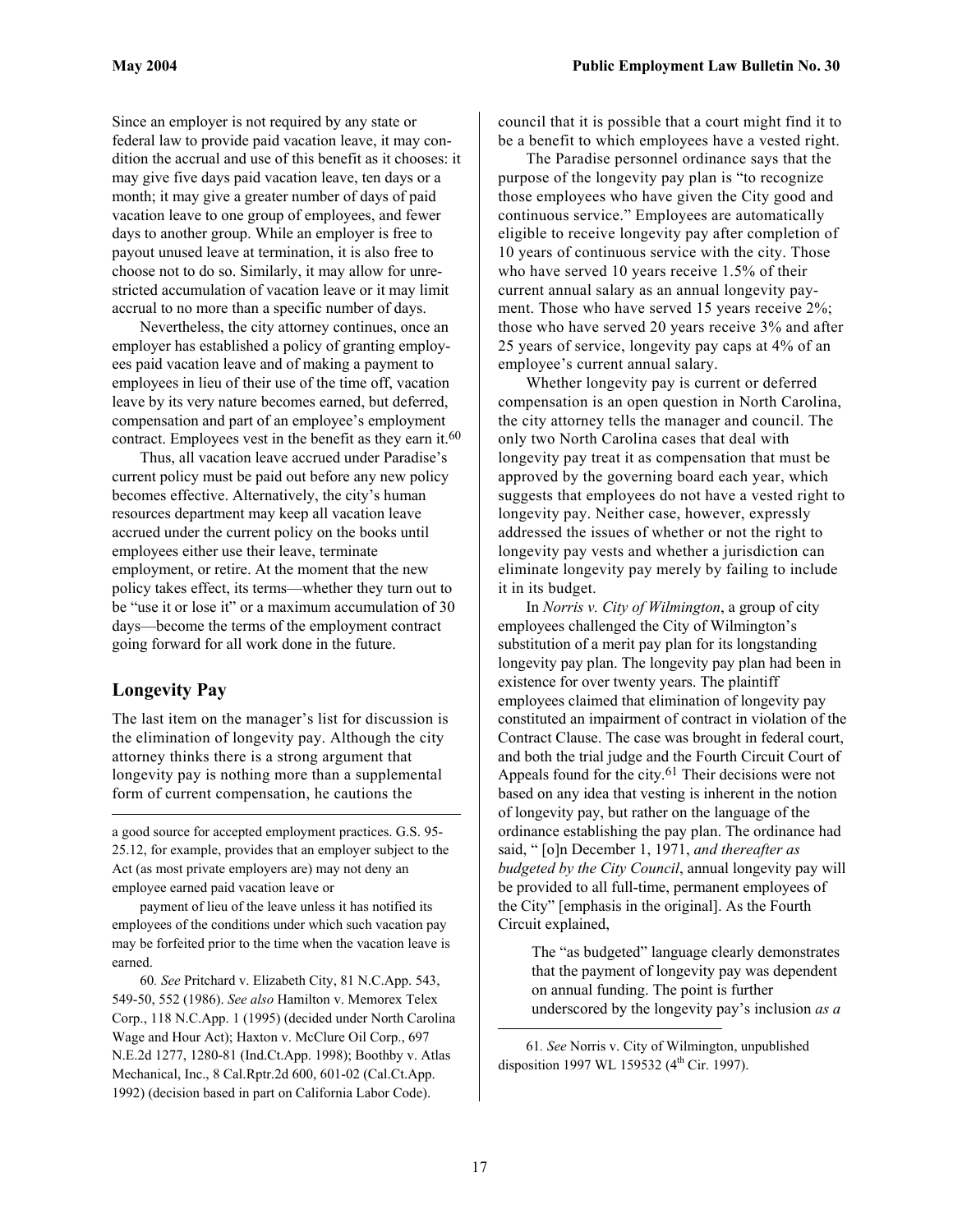*line item* in each City budget from 1971-1993 [emphasis added].<sup>[62](#page-17-0)</sup>

It is unclear how the court would have held had the ordinance not contained the "as budgeted" language and had longevity pay not been a line item in the budget but been subsumed in a larger compensation or benefits line.

The factual and procedural background to *Hubbard v. County of Cumberland*, a North Carolina Court of Appeals case involving longevity pay, is somewhat similar to that of the *Norris* case. Here, the Cumberland County Board of Commissioners had adopted a longevity pay plan for the sheriff's department in 1980. In 1997, a group of sheriff's deputies brought suit against the county, alleging that it had failed to comply with its duties under the county's budget ordinance and that irregularities in application of the longevity pay plan over a number of years had resulted in the deputies being wrongfully deprived of earned compensation. The Court of Appeals denied the county's motion for summary judgment, in part because the record did not establish whether the Board continued to approve and appropriate funds in each year's budget ordinance for the sheriff's department longevity pay plan. [63 T](#page-17-1)he court's identification of the continued appropriation of funds for the longevity pay plan as a crucial factual issue in the case might suggest to the Paradise council members that the court sees longevity pay as a form of current compensation, and that they are thus free to eliminate or reduce it. But that would be to read too much into the decision, the city attorney warns. Indeed, the court says in a footnote,

whether or not the Board could revoke the longevity pay plan by merely failing to allocate funds therefore in the annual budget ordinance is an issue of law not before this Court.[64](#page-17-2)

Cases from other jurisdictions do little to clarify whether longevity pay is legally a form of current compensation and subject to reduction, or is deferred compensation that is protected by contract. The best that can be said about these other cases, the city attorney suggests, is that they are consistent with *Norris* and *Hubbard* in that their outcomes very much rest upon either the particular procedure followed in setting and approving longevity pay or the particular language used in establishing the individual longevity pay plans.

1

Thus, in one Alabama case, a teachers and school workers union sued the county board of education, on the grounds that it had wrongfully eliminated members' longevity pay when it adopted a state salary schedule for the first time. The court, however, held for the board of education, finding that the longevity increases that teachers and school workers had received in previous years had not existed independently of or "on top of" the local salary schedules. The evidence showed that the school board had incorporated longevity-pay increases into its salary schedule each year and that each year a new salary schedule was considered and approved by the board.[65 U](#page-17-3)nder these circumstances, longevity pay was no more than an element in current compensation.

A Montana city created its longevity pay plan by a resolution that stated that the purpose of the plan was "to induce a longer tenure of service" by firefighters. Under the plan as amended, firefighters with as little as one year of service received some longevity pay, and those with twenty years of service received a maximum longevity benefit. When the city repealed the resolution nineteen years later, firefighters brought suit, claiming an unconstitutional impairment of contract. The Montana Supreme Court agreed, holding that all firefighters who either began or continued in employment with the city during the period while the ordinance was in effect had a vested contractual right in longevity pay and that the repeal of the ordinance had no effect on their rights to longevity pay. The ordinance was effective only with respect to new hires.<sup>66</sup> Although the court's decision does not frame it as such, longevity pay is here being treated as a form of deferred compensation.

 Longevity pay was also deemed a form of deferred compensation in the 1978 case *California League of City Employee Associations v. Palos Verdes Library District*. At issue was the elimination of longevity pay increases, an additional week of vacation for certain employees, and a four-month paid sabbatical for librarians in their sixth year of service. The court observed that the three benefits in question might not be as important to an employee as a pension. But the court nonetheless found that the benefits had become fundamental to employees in that they had been an

<span id="page-17-2"></span><span id="page-17-1"></span><span id="page-17-0"></span><sup>62</sup>*. See Norris*, 1997 WL 159532.

<sup>63</sup>*. See* Hubbard v. County of Cumberland, 143 N.C.App. 149, 154 (2001), *rev. denied*, 354 N.C. 69 (2001). 64*. See Hubbard*, 143 N.C.App. at 154 n. 1.

<span id="page-17-3"></span><sup>65</sup>*. See* Limestone County Education Assoc. v. Limestone County Board of Education, 2003 WL 21715561 \*6 (Ala.Civ.App. 2003).

<span id="page-17-4"></span><sup>66</sup>*. See* Local #8 International Association of Fire Fighters v. City of Great Falls, 568 P.2d 541, 545 (Mont.1977) and cases cited therein.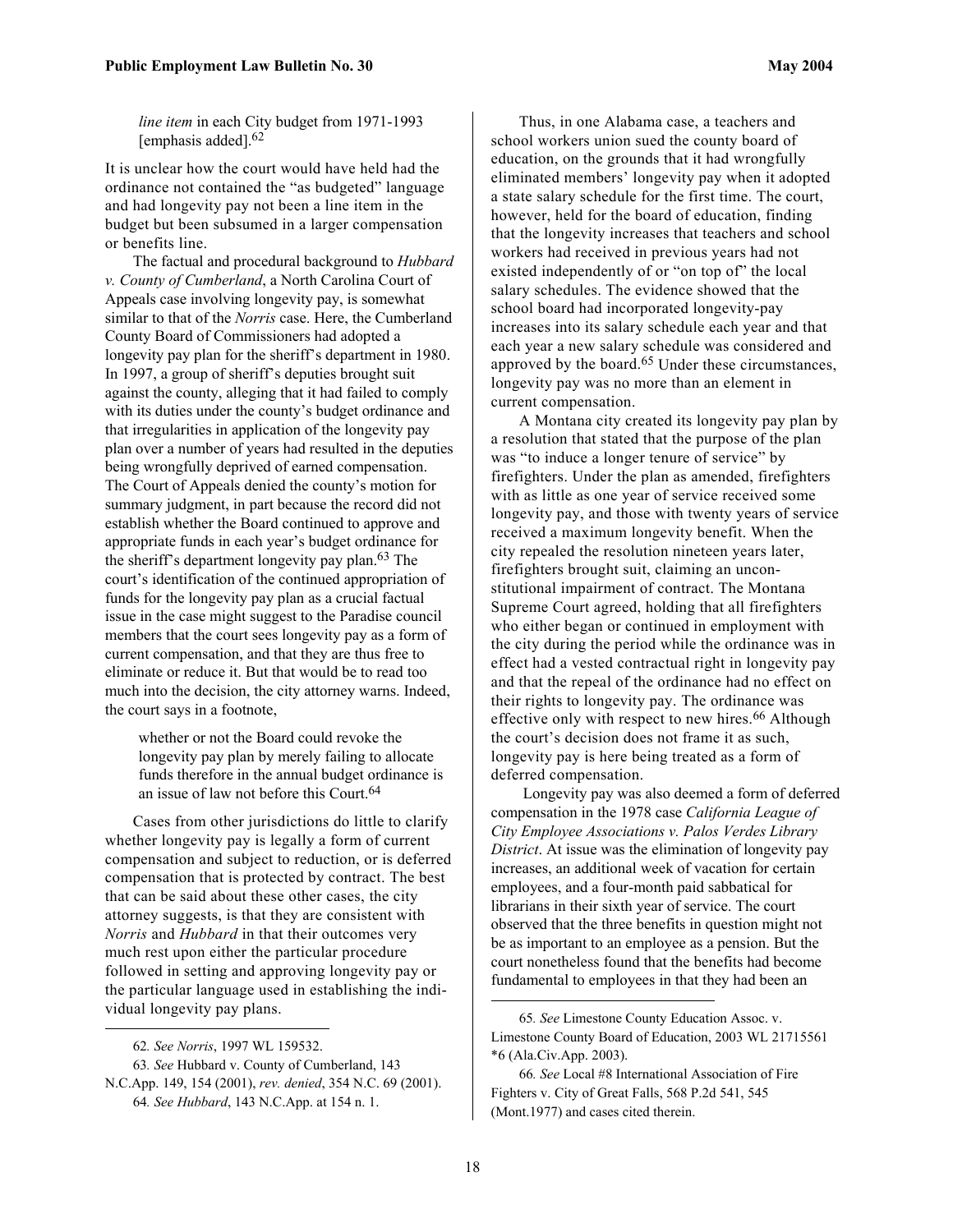inducement to remain employed with the library district. They were thus a form of deferred compensation earned by remaining in employment. As the court put it,

To the librarian who has worked five and one-half years toward the right to take a sabbatical at the end of six years, or the long-term employee who has been working toward entitlement to five weeks of vacation after ten years of service, it would be grossly unfair to allow defendant to eliminate such benefits and reap the rewards of such long-term service without payment of an important element of compensation for such service.<sup>[67](#page-18-0)</sup>

 More recently, however, another California court found longevity pay to be merely a method of compensation that the employer could eliminate. In *Barber v. East Bay Municipal Utility District*, the California Court of Appeal found that a longevity increase of \$20 per month for twenty-year hourly employees and a 2.75 percent increment added to a twenty-year exempt employee's monthly salary was a "particular measure of compensation" to which employees had no vested right. The court acknowledged that language in the utility district's personnel policy suggested that longevity pay was a vested entitlement; it noted in particular language that said that after twenty-years of service, "employees *shall* be entitled to a career service pay increment . . . " and that eligible employees "*shall receive*" career service increments (emphasis added). But the court also took note of the fact that longevity pay was only one of several types of what the district called "supplemental pay" that could be earned. Further, in adopting new compensation rules, the district incorporated the longevity pay increments that employees had been receiving previously into the salaries that they were assigned under the new salary plan. "On balance," the court said, the longevity pay plan was "merely a 'particular measure of compensation'" in which the employees had no vested right.<sup>[68](#page-18-1)</sup>

1

<span id="page-18-1"></span>68*. See* Barber v. East Bay Municipal Utility District, 2000 WL 33313098 \*2 (Cal.Ct.App. 2000). Note that although *Limestone County Education Assoc.*, *Local #8 International Assoc. of Fire Fighters*, and *California League* all involved collective bargaining units, none of the decisions turned on the issue of whether the representations about longevity pay had been made part of the collective bargaining agreement. In San Bernardino Public Employees Assoc. v.

So what can we learn from these cases?, the city attorney asks rhetorically. It seems that courts may be more likely to find longevity pay to be a form of deferred compensation when the stated purpose of the pay plan is to induce employees to remain with the employer. In other words, where the employer has essentially told employees, "*In return for* remaining on the job for a specified amount of time, you will receive extra compensation," a contract has been created and the right to receive longevity pay vests, just as pension and retiree health insurance benefits do. At least, this is what the Montana firefighters and the *California League* cases suggest. The *Barber* case suggests that language of entitlement such as "shall be entitled" and "shall receive" can be important, although not determinative, evidence of the intention to vest.

The *Norris*, *Hubbard*, *Limestone County Education Assoc.* and *Barber* cases all suggest to one degree or another that where longevity pay is incorporated into a salary schedule that is itself subject to yearly approval, or where longevity payments appear as a line item on a budget subject to yearly approval, it is more likely to be seen as a form of current compensation.

Here in Paradise, the city attorney advises, we have set up our longevity pay plan "to recognize" long-term service rather than "to induce." "Perhaps that is a distinction without a difference," he says, "but I would argue that 'recognize' carries with it a notion of employer discretion, whereas 'induce' is more in the nature of a promise." Employers generally want to recognize and reward employees for the out-of-theordinary: extraordinary quality or achievement, very long hours, a job requiring extraordinary effort, or, here, substantial length of service. But rewards cannot always be as generous or as meaningful as employers and employees might like them to be and they may vary from year to year. Employer discretion and variation are accepted with respect to rewards for other types of meritorious performance. Why should length of service be any different?

On the other hand, the city attorney continues, Paradise does not separate out longevity pay as a line item in the annual budget ordinance as in *Norris*. Nor does it internally build it into individual salary figures, as in *Limestone County Education Assoc*. Instead "compensation" appears on a single line in the budget ordinance. Perhaps Paradise's longevity pay plan

City of Fontana, 79 Cal.Rptr.2d 634 (Cal.Ct.App. 1998), the court held that employees did not have vested rights in longevity-based benefits that were provided for in collectivebargaining agreements of fixed duration.

<span id="page-18-0"></span><sup>67</sup>*. See* California League of City Employee Associations v. Palos Verdes Library District, 150 Cal.Rptr. 739, 741-42 (Cal. Ct. App. 1978).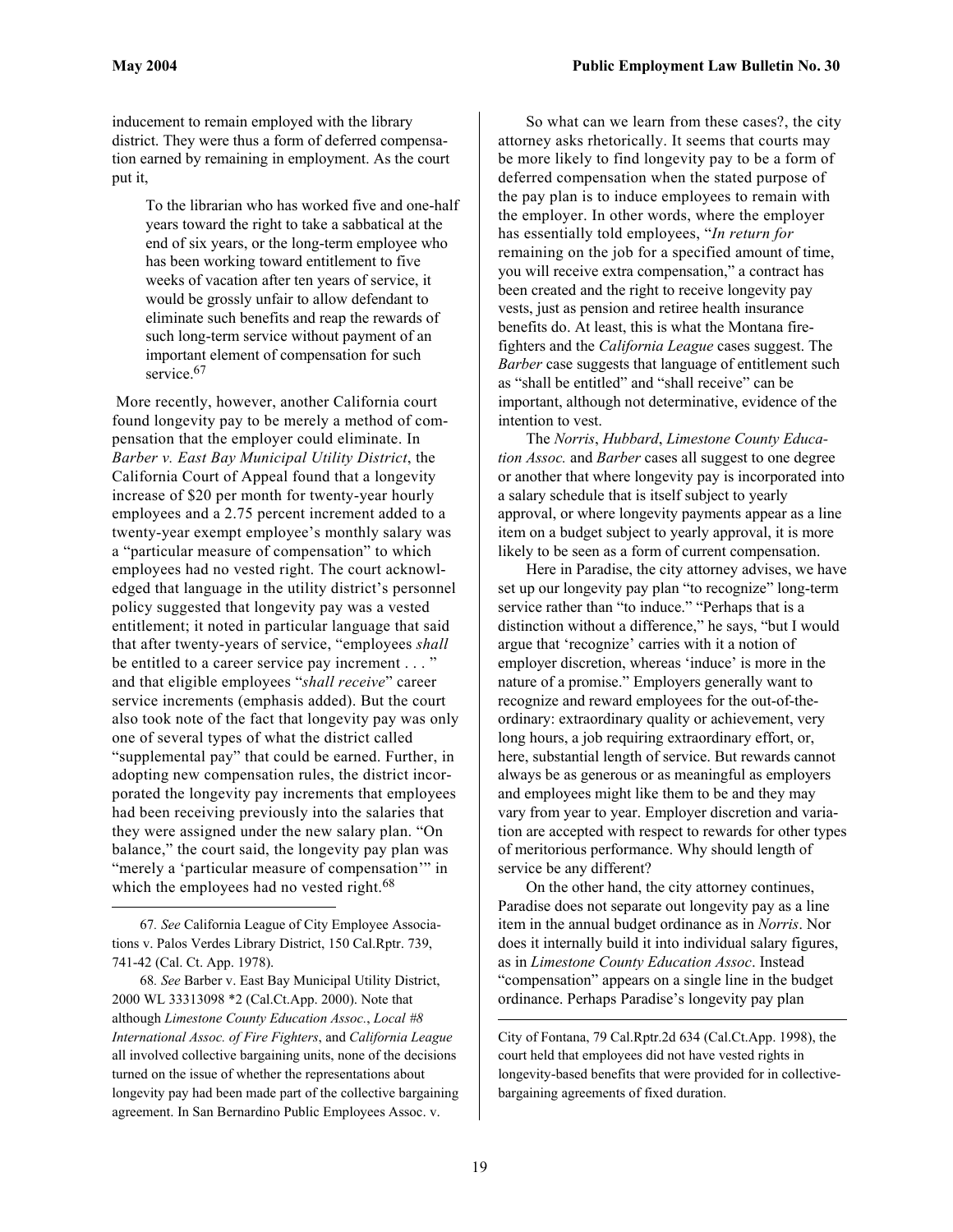should be viewed as a form of deferred compensation in which employees vest.

The city attorney makes one final point. "I think that there is a strong practical argument to make in favor of longevity pay as current compensation. I haven't seen it raised in any of the cases that deal with the issue," he says, "but they are few, so that does not mean anything." Ultimately and practically, he continues, longevity pay remains a component of total current compensation. Even if Paradise couldn't eliminate longevity pay, it could lower the salary of each qualifying employee to the point where the practical result would be that the boost provided by longevity pay would be eliminated and total current compensation would be where the council wanted it to be. Seen in this light, the notion of longevity pay as "deferred compensation" to which employees have a "vested right" seems meaningless.

In the end, the city attorney cannot give the Paradise City Council a "yes" or "no" answer to the question of whether it can eliminate longevity pay. Given the absence of guidance from any North Carolina court, the council must determine how much risk it is willing to take in eliminating or reducing longevity pay. An employer can never entirely eliminate the risk that employees will sue, no matter how good its employment practices are and how likely it is to prevail at a trial on the merits. If the council eliminates longevity pay, the experience of other jurisdictions suggests that there is a good chance that employees may bring suit. In this case, however, it is difficult to predict which side would win. The question is whether the elimination of longevity pay and the resulting risk of a potentially successful employee lawsuit are more palatable to the council than making cuts elsewhere in its budget.

# **Conclusion**

Public employers who are considering reducing employee or retiree benefits must carefully analyze the nature of each benefit under discussion since there is no single, bright-line rule applicable to all benefits. In general, benefits that are a form of deferred compensation—defined-benefit pension plans, severance-pay plans, vacation-pay plans and some longevity-pay plans—are subject to an analysis like that set forth in the *Bailey* case. Once an employee vests in the benefit, the employer will have a contractual obligation to provide that benefit. The only exception would be where the employer has reserved the right to eliminate, reduce or otherwise change the benefit. Employers always have the right

to make changes that will apply to new hires and those who have not yet vested.

In contrast, employers may eliminate or reduce the scope of benefits that may fairly be classified as current compensation—benefits such as contributions to NC 401(k) Plan accounts, life insurance benefits for current employees and some longevity pay plans—immediately. Forms of current compensation do not have true vesting requirements (although they may have waiting periods or service requirements) and employers do not have to distinguish between groups of employees who may be subject to the changes and groups who have a protected, contractual right to keeping things the way they are.

Whatever the benefit, human resources directors, managers, agency administrators and governing boards should not proceed with a plan for the reduction or elimination of benefits without involving legal counsel in the process.

# **RELATED NEWS: Offering Different Retiree Health Insurance Benefits Based on Medicare Eligibility Is Not Age Discrimination**

On April 22, 2004, the Equal Employment Opportunity Commission (EEOC) approved a final rule that permits employers to coordinate retiree health benefits with eligibility for Medicare. Previously, the EEOC had taken the position that employers who provided retiree health coverage up to, but not after, age sixty-five, or who limited the coverage available to retirees over sixty-five to plans that supplement Medicare coverage (so-called "Medigap plans"), were violating the federal Age Discrimination in Employment Act (ADEA) by making distinctions based on age.

In 2000, in *Erie County Retirees Association v. Erie County*, the Third Circuit Court of Appeals (which has jurisdiction over New Jersey, Pennsylvania and Delaware, but not North Carolina) had adopted the EEOC's earlier position, holding that under the ADEA, employers had to provide pre- and post-Medicare eligible retirees either the same benefits or ones of equal cost. [69](#page-19-0)

The new EEOC rule allows employers to provide health care coverage to retirees who are under age sixty-five without having to offer any coverage to retirees who qualify for Medicare. Alternatively, under the new rule, an employer may offer a full health insurance plan to retirees under sixty-five and a Medicare-

<span id="page-19-0"></span><sup>69.</sup> Erie County Retirees Association v. Erie County, 220 F.3d 193 (3d Cir. 2000), cert. denied, 532 U.S. 913 (2001).